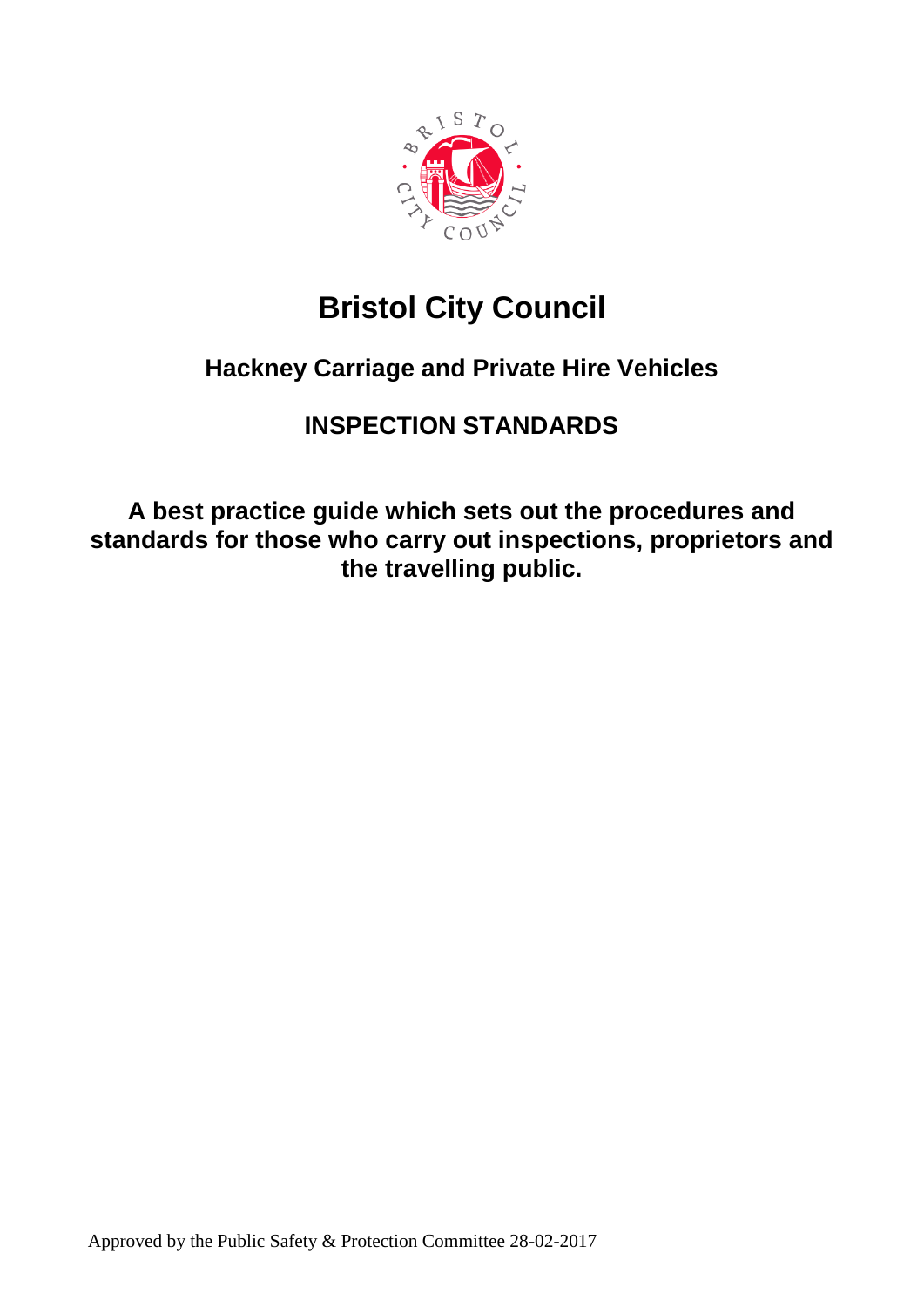

## **CONTENTS**

|                                                                       | Page           |
|-----------------------------------------------------------------------|----------------|
| Introduction and purpose                                              |                |
| <b>Equalities statement</b>                                           | 2              |
| Specification of vehicle types that may be licensed                   | $\overline{2}$ |
| <b>Bristol City Council policy</b>                                    | $\overline{2}$ |
| Fitness standard for vehicles.                                        | 3              |
| Certificate of conformity                                             | 3              |
| Presenting vehicle for test                                           | 4              |
| <b>Inspection process</b>                                             | 4              |
| Appendix A The Inspection Of Hackney Carriage & Private Hire Vehicles | 6              |
| <b>Appendix B Trailer Inspection Sheet</b>                            | 25             |
| Appendix C Flow chart for vehicle inspection process                  | 26             |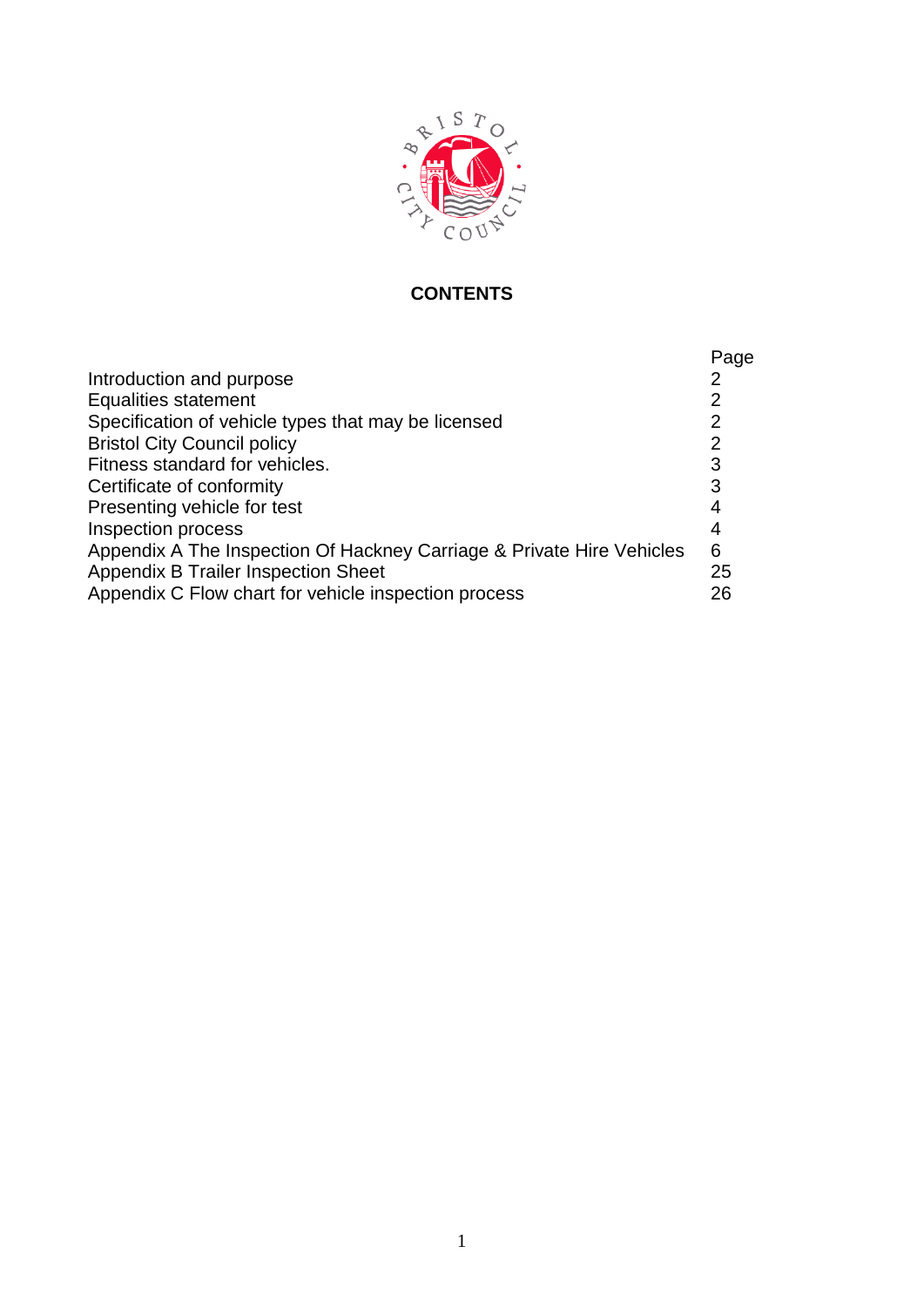#### **INTRODUCTION**

This document is intended to provide comprehensive information regarding the licensing of hackney carriages and private hire vehicles. The information includes issues relating to Bristol City Council policy, vehicle specification and testing standards. It is primarily intended to set out the procedures and standards for those who carry out inspections of hackney carriage and private hire vehicles, vehicle proprietors, regulators and the travelling public who may find it useful as it details the standards that vehicles are subjected to.

#### **Purpose**

The aim of a local licensing authority is to protect the public. Bristol City Council believes that the public should have reasonable access to safe and well maintained HC and PHVs and promoting the taxi trade as a professional public service provider forming a vital part of the City's transport infrastructure.

This standard is intended to be a working document and may therefore be subject to regular review and amendment. Although detailed in its content it is not exhaustive.

#### **Equalities Statement**

Bristol is a city of increasing diversity, which brings positive benefits to us all. It is crucial that the council reflects this diversity but also ensures that all our citizens have equal access to and equal outcomes from the services that are provided by the council. All staff must promote equal opportunities as part of their everyday work and work in a positive way to include people from different backgrounds, to that end all customers will be treated courteously and with respect. All types of harassment, victimisation and bullying in the workplace and in the community are unacceptable and as such members of staff are as entitled as customers to be protected. Abuse or harassment of staff whether verbally or physically will not be tolerated. Applicants for taxi licences should be aware that they have to be considered 'fit and proper persons' to hold such licences. Incidents of abuse or harassment towards any member of staff may jeopardise the licence, whilst complaints against staff will be thoroughly investigated.

#### **Specification Of Vehicle Types That May Be Licensed**

The legislation gives local authorities a wide range of discretion over the types of vehicle that can be licensed as HC or PHVs. Normally, best practice is for local licensing authorities to adopt the principle of specifying as many different types of vehicles as possible. Bristol City Council does not specify particular types of vehicles but allows for flexibility within certain constraints. The parameters for determining whether a vehicle is suitable to be operated as a HC or PHV are set out below. The intention being to keep it open where possible for the HC and PHV trades to put forward vehicles of their own choice which can be shown to meet those criteria. In that way, there can be flexibility for new vehicle types to be readily taken into account.

#### **Bristol City Council Policy**

The policy sets out the fundamental requirements regarding the type and specification of vehicles that may be licensed as HC or PHVs. Both policies are available at <https://www.bristol.gov.uk/licences-permits/licence-and-policy-information>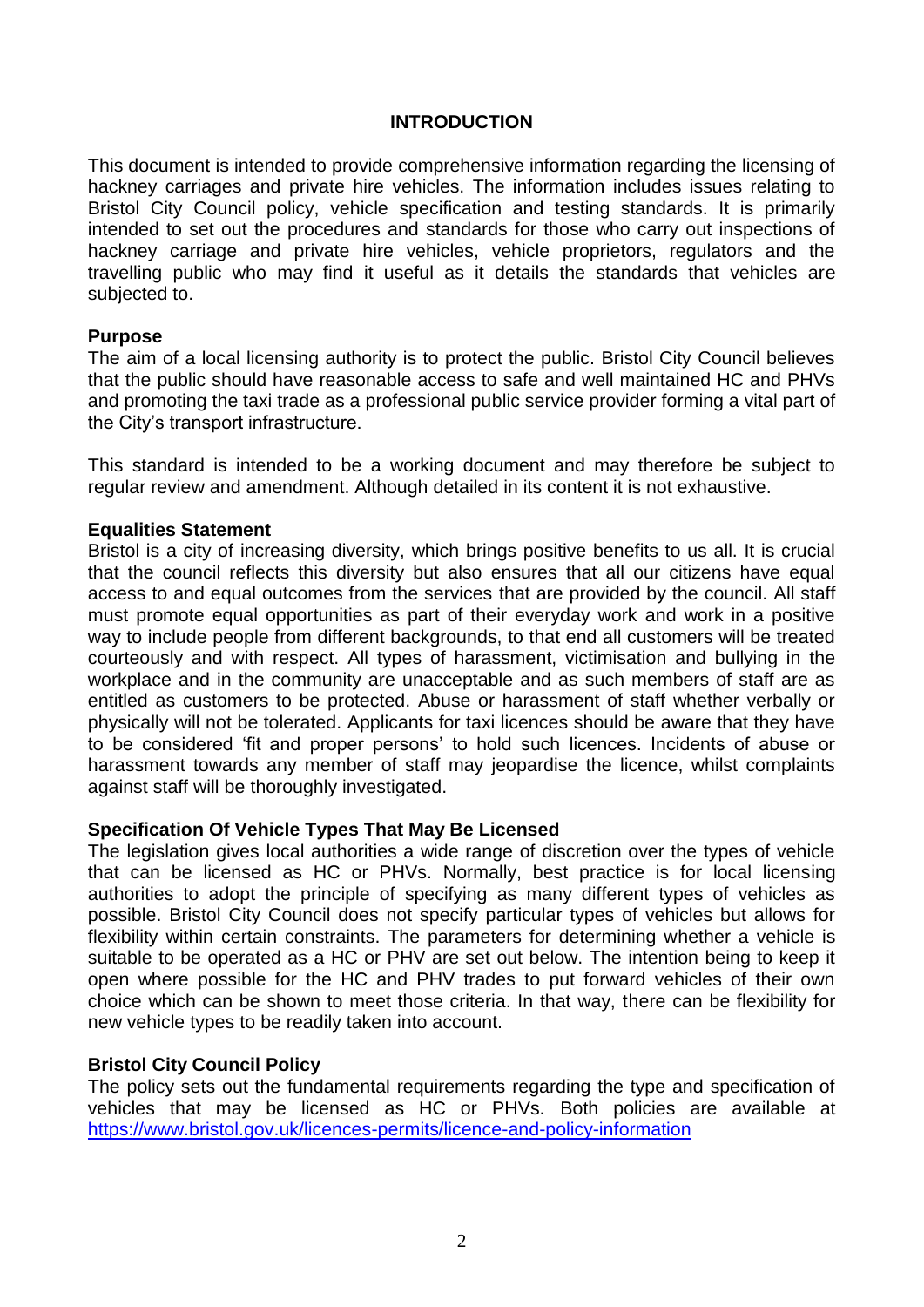#### Accessibility

Hackney carriages licensed by Bristol City Council must be wheelchair accessible. Private Hire vehicles do not have to meet this requirement but may be wheelchair accessible.

#### **Fitness standard for vehicles.**

The Bristol City Council vehicle fitness standard is based on the National Inspection Standard and has been the subject of full consultation with trade representatives. The purpose being to assist those who inspect, maintain and prepare vehicles for inspection prior to being issued with a Hackney Carriage or Private Hire licence. It is intended that this document will ensure a consistent minimum vehicle inspection standard.

To this end, this document details specific vehicle safety issues and requirements of licensed vehicles. It seeks to embrace safety aspects of vehicle inspections using, as a basic inspection standard, those laid down in the MOT Inspection Manual for Car & Light Commercial Vehicle Testing issued by VOSA. This guide provides additional testing requirements to those in the MOT Inspection Manual and all HC and PHV must be maintained to no less than the standards set out in the VOSA publication "MOT Inspection Manual – Car and Light Commercial", ISBN 0-9549239-0-1. However, in assessing the mechanical safety of a vehicle, it is more likely an item which would ordinarily pass an MOT test with an advisory note, could fail the HC & PHV test. The guide also explains the reasons why a vehicle presented for inspection, may not be considered suitable to be licensed.

As the term implies, Hackney Carriage and Private Hire Vehicles are vehicles used for hire and reward purposes and as such are subject to much higher annual mileages and more arduous driving than normal private vehicles. Therefore, in the interests of passenger and other road user's safety, a more stringent maintenance and testing regime is required.

It is an offence under the road traffic regulations to use an un-roadworthy vehicle on the public highway. HC & PHV proprietors who fail to maintain their vehicles in a safe and roadworthy condition may have their licence suspended, curtailed or revoked by the Local Licensing Authority.

#### **Certificate of conformity**

Once a vehicle has been tested and has been deemed to comply with the standards as set out in this document it will be issued with a certificate of conformity by the testing station. On production of that certificate at the licensing office the vehicle can be licensed as a hackney carriage or private hire (subject to other factors such as relevant insurance, proof of ownership etc).

Incidental to the certificate of conformity the testing station will issue an MOT certificate at no additional cost. The reason for issuing an MOT certificate, is that the base requirements of the standard are in fact those required for an MOT. There is no additional cost incurred when being presented with an MOT certificate but it is a recognition that the vehicle has passed those requirements as well as the standards set out for licensed vehicles.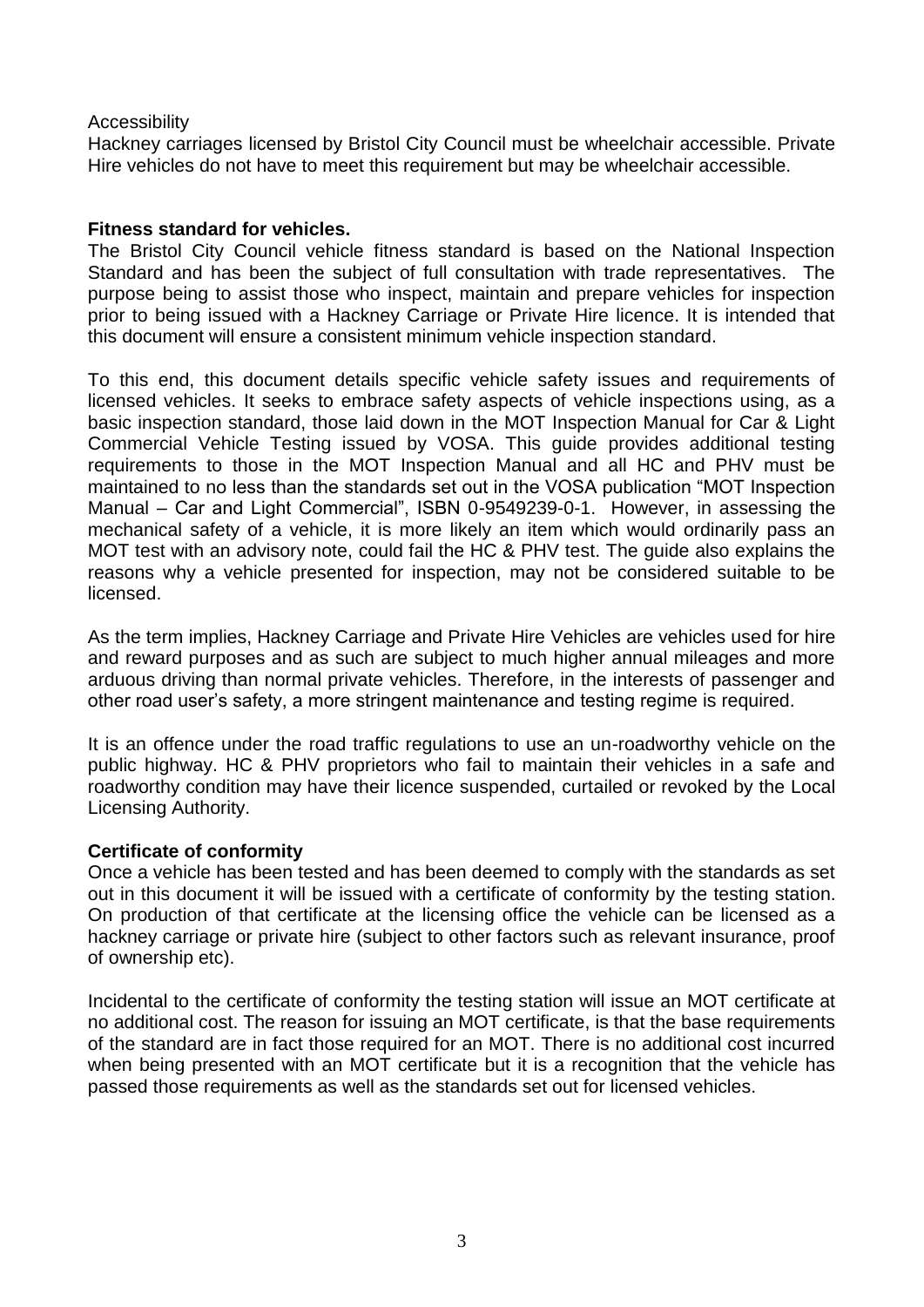### **Presenting vehicle for test.**

The vehicle must be presented for test in such a condition that if the vehicle passed its test it could be used immediately (as soon as the licence is issued) as either a hackney carriage or private hire vehicle. Vehicles presented for test should conform to the following: a) Exterior must be clean

b) Interior surfaces and upholstery must be clean

c) All windows and mirrors must be clean and free from marks, grease, etc

d) All loose seat covers must be removed to allow for inspection of seat cushions. (Professionally fitted/tailored seat covers will not be required to be removed).

e) Hub caps must be removed from the wheels prior to inspection but should be available in the vehicle.

f) No smoking signs must be correctly fixed to side windows.

g) Hackney carriages and private hire vehicles with fitted meters, which are being inspected for the purpose of renewal of licence must display tariff sheets within the vehicles in such a position that they can be clearly seen and read by passengers. Please note it is a requirement of the licence that private hire vehicles fitted with taximeters shall display tariffs.

h) Meters where fitted must be located in such a position that they can be easily seen by passengers in the rear of the vehicle and must not be located behind any fixture, fitting or equipment such as gear sticks, steering wheels, mobile phone holders etc. The position of the meter, if in the wiper sweep area shall be clear of zone A.

i) Meters where fitted must be secure, wired in such a manner that the wires are not subject to chaffing, rubbing, breakage etc and must be so secured that the wires cannot be tampered with.

j) Top signs where fitted must be secure, wired in such a manner that the wires are not subject to chaffing, rubbing, breakage etc and must be so secured that the wires cannot be tampered with.

k) The engine bay should be clean.

l) Where the test is in respect of a renewal of a licence the plates (including front, rear and side) must be firmly fixed and displayed on the vehicle. If the expiry date of the licence has past, the plates must be carried within the vehicle (but not is such a position as to be visible to the public – preferably in the boot) and surrendered to the garage prior to the test commencing.

m) In respect of hackney carriages all roof signs must be linked/wired to the meter in such a manner that when the meter is engaged the roof sign is not illuminated.

The inspection standards are set out at Appendix A. Please note that licensed vehicles may only tow trailers (associated with fee paying journeys such as transporting passengers and luggage to airports, etc.) that have been checked and tested. A model pass certificate for a trailer is attached at Appendix B below.

#### **Inspection Process**

This document clearly sets out the mechanism that will be followed by the inspectors designated by Bristol City Council when a vehicle is presented for testing. The flow chart attached at Appendix C clearly sets out the mechanism that will be followed by the designated garage when you present your vehicle for testing.

The purpose of this procedure is to ensure consistency of approach and that customers are fully aware of their rights and obligations in respect of vehicles being tested. The procedure will be regularly reviewed and updated as necessary.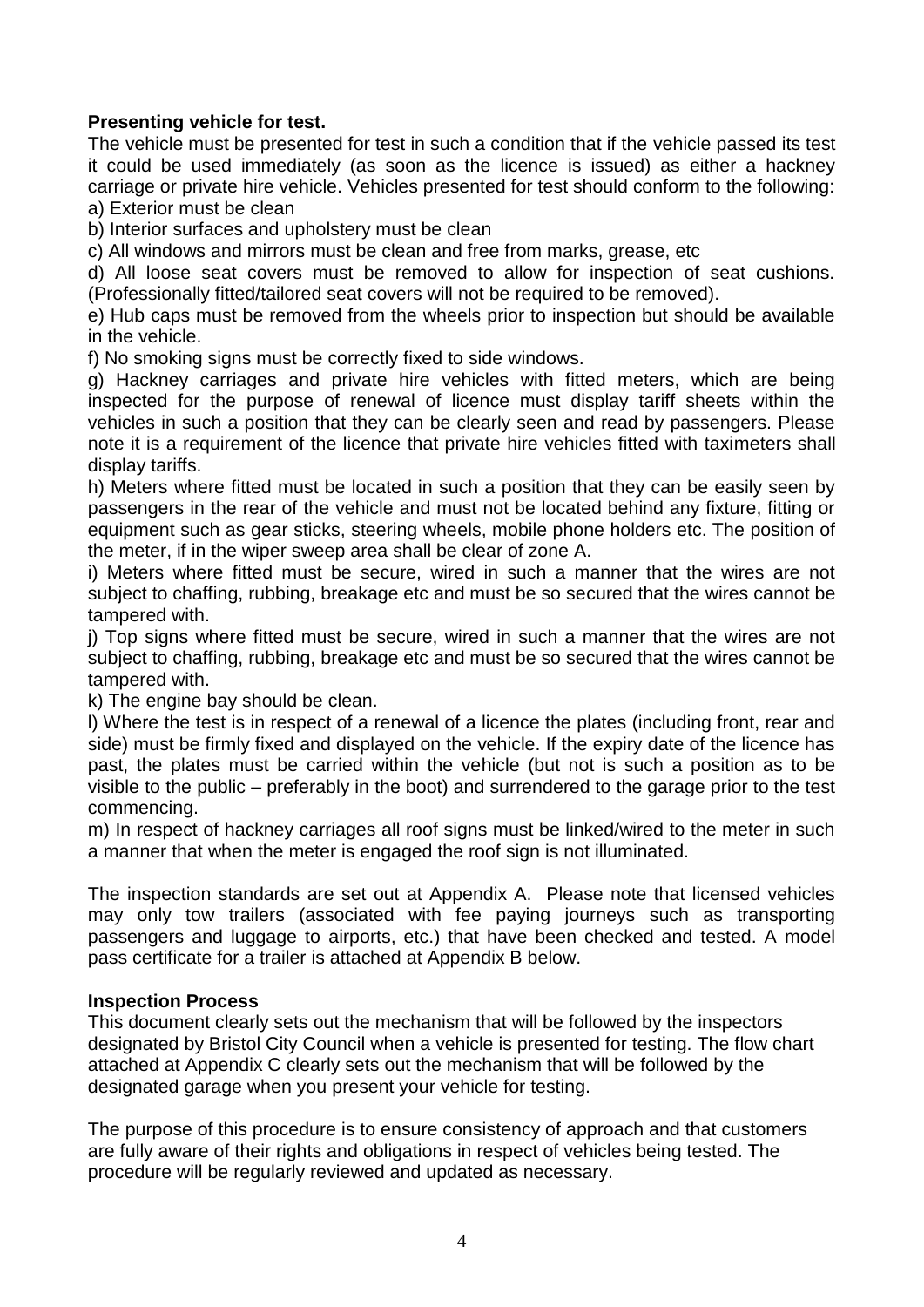- 1. All appointments for testing of taxi vehicles must be booked directly with Fleet Services on 01179036319. All applicants are advised to make appointments well in advance to avoid disappointment or inconvenience.
- 2. Applicants must be clear when making an appointment as to whether or not they require a full test or a retest. A retest is required where on initial testing the vehicle has failed to pass the test. Failure certificates will be marked with a **1**, **2**, or **3**.
	- a) **1** indicates a 1 (one) hour appointment will be required for any subsequent retest
	- b) **2** indicates a ½ (half) hour appointment will be required for any subsequent retest
	- c) **3** indicates that re-test is free of charge.
- 3. If the vehicle is being presented for a retest every effort will be made to ensure that retest is conducted by the same tester as conducted the initial test. However it will be appreciated that this cannot be guaranteed due to a range of factors such as service demands, absence, etc.
- 4. On day of appointment the person presenting vehicle for test must attend at fleet services reception at least 10 minutes prior to the allotted appointment time (the vehicle should also be available at this time).
- 5. Reception customer pays for the test and will be issued with a receipt which will show if the test is for a full test, retest or if it is free of charge (FOC). The receipt will be handed to customer who must take it to the testing bay and shown to the tester as proof of booking. Failure to produce receipt to the tester will result in test NOT taking place.
- 6. Tester to conduct test and provide customer with a pass/fail certificate. If the vehicle has failed the test, a further appointment will be required for a retest.
- 7. Where there may be some question mark / dispute regarding a failure the matter will be assessed for final determination by a quality assessor based at the testing station. Customers may also seek resolution of disputes regarding only the MOT elements of the test with VOSA.
- 8. In very exceptional circumstances where a vehicle has failed the test, the Licensing Office may still grant a licence. It must be stressed that these are very exceptional circumstances only and would be for example; where the vehicle is subject to an unresolved insurance claim and full documentary evidence is provided to substantiate why minor repair works that do not impact on customer safety or comfort have not been carried out. This will NOT apply where there has been any damage that affected the mechanical safety of the vehicle, it will ONLY apply to cosmetic issues.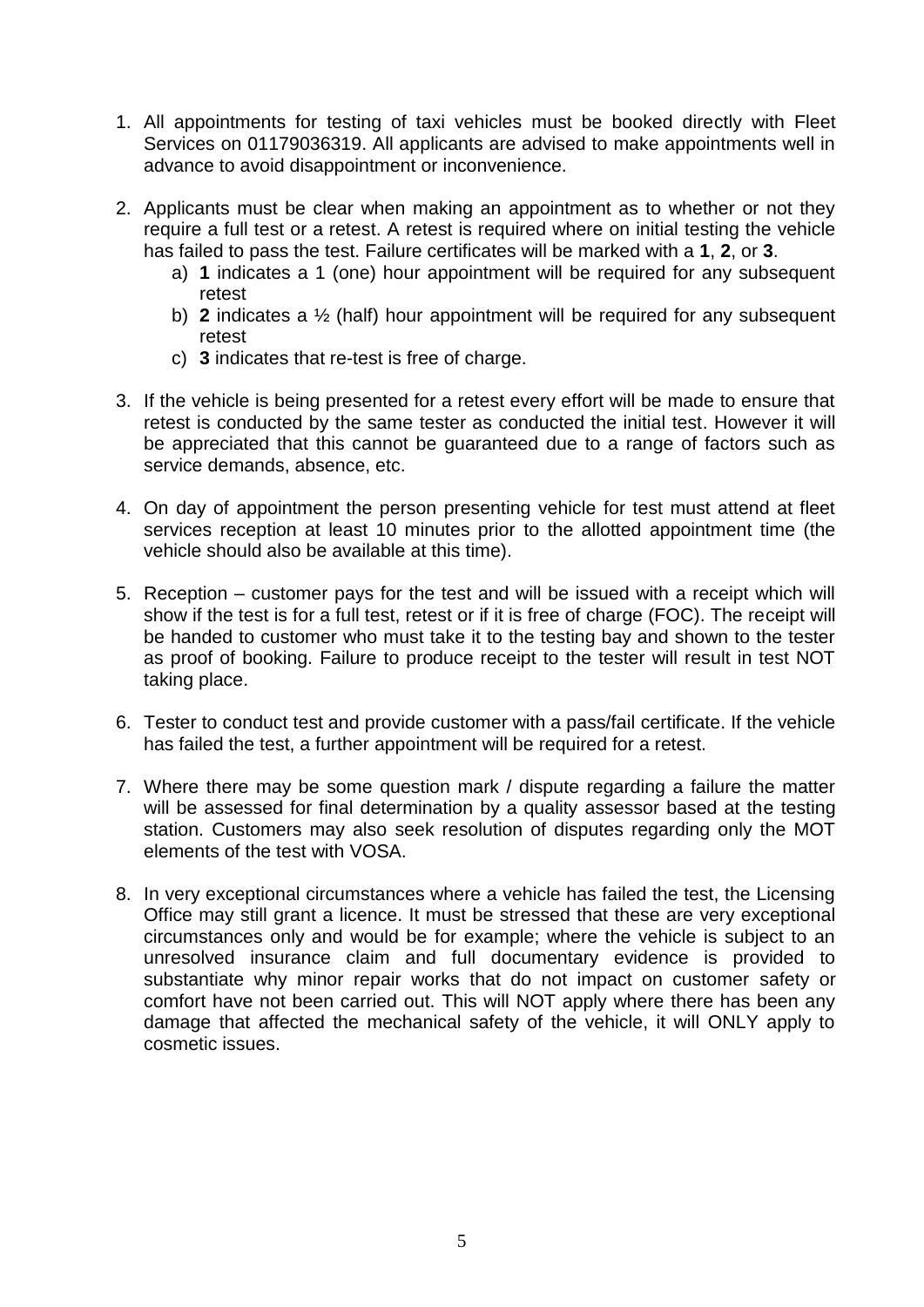### **APPENDIX A**

### **The Inspection Of Hackney Carriage & Private Hire Vehicles**

This document sets out the procedures and standards for those who carry out inspections of Hackney Carriage & Private Hire Vehicles. Proprietors, operators and drivers of Hackney Carriage & Private Hire Vehicles may find it useful as it details the standards that vehicles are subject to which are over and above the MOT requirements. The guide also explains the reasons why, a vehicle presented for inspection, has not been issued with a pass certificate.

The purpose of the HC & PHV test is to confirm vehicles meet these more stringent standards. Vehicles must be submitted fully prepared for the test. It is not intended that the test be used in lieu of a regular preventative maintenance programme.

If in the opinion of the vehicle examiner the vehicle is not in a safe condition or is potentially contaminated (for example if it has been used to transport asbestos), the test may be terminated and a further test could be required when the vehicle is in a suitable condition.

| <b>Section</b> | <b>Subject</b>                                                                | <b>Page Number</b> |
|----------------|-------------------------------------------------------------------------------|--------------------|
|                | <b>Lighting and Signalling Equipment:</b>                                     |                    |
|                | 1.3 Stop Lamps - High Level Stop Lamps<br>1.8 Electrical Wiring and Equipment |                    |
|                | 1.9 Additional Lamps                                                          |                    |
|                |                                                                               |                    |
| $\mathbf{2}$   | Steering:                                                                     |                    |
|                | 2.1 Steering Control - Steering Wheel                                         |                    |
|                | 2.1 Steering Control - Steering Column                                        |                    |
|                | 2.4 Suspension Spring Units & Linkage                                         |                    |
| 3              | <b>Tyres &amp; Road wheels:</b>                                               |                    |
|                | 3.1 Tyres - Condition                                                         |                    |
| 4              | <b>Body &amp; Structure:</b>                                                  |                    |
|                | 4.1 Vehicle Body and Condition – (Exterior)                                   |                    |
|                | 4.1 Vehicle Body, Security and Condition - (Interior)                         |                    |
|                | 4.2 Doors and Seats                                                           |                    |
|                | 4.5 Bumper Bars                                                               |                    |
| 5              | <b>Fuel &amp; Emissions:</b>                                                  |                    |
|                | 5.1 Exhaust System                                                            |                    |
|                | 5.2 Fuel System - Pipes & Tanks                                               |                    |
| 6              | <b>Drivers View of the Road:</b>                                              |                    |
|                | 6.1 Mirrors                                                                   |                    |
|                | 6.3 Windscreen – View top the Front                                           |                    |
|                | 6.5 Window Glass or Other Transparent Material                                |                    |
|                |                                                                               |                    |
|                |                                                                               |                    |
|                |                                                                               |                    |
|                |                                                                               |                    |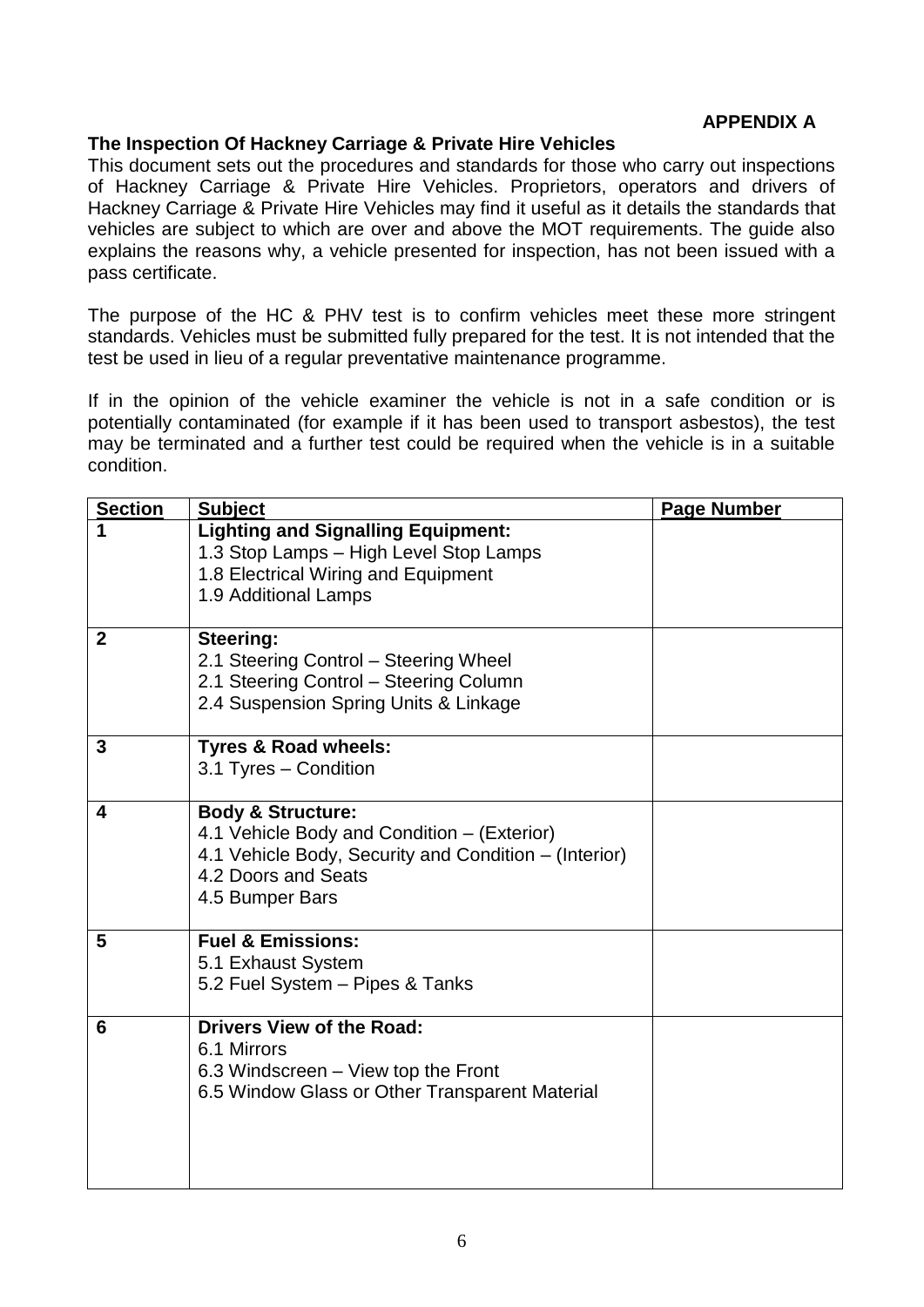|   | <b>Additional Requirements:</b><br>7.1 Speedometer<br>7.2 Transmission<br>7.3 Engine & Transmission Mountings<br>7.4 Oil & Water Leaks<br>7.5 Luggage/Load Space<br>7.6 Trailers & Towbars |
|---|--------------------------------------------------------------------------------------------------------------------------------------------------------------------------------------------|
| 8 | <b>Ancillary Equipment:</b><br>8.1 Wheelchair Restraint & Access Equipment<br>8.2 Fire Extinguisher<br>8.3 First Aid Kit<br>8.4 Meters                                                     |

All HC and PHV must be maintained to no less than the standards set out in the VOSA publication "MOT Inspection Manual – Car and Light Commercial", ISBN 0-9549239-0-1.

### **Section 1 – Lighting And Signalling Equipment**

| <b>Section Contents:</b>                                                                                                                                                                                                                             |                                                                 |  |
|------------------------------------------------------------------------------------------------------------------------------------------------------------------------------------------------------------------------------------------------------|-----------------------------------------------------------------|--|
| Sub-section<br>Subject                                                                                                                                                                                                                               |                                                                 |  |
| 1.3<br>Stop Lamps - High Level Stop Lamps<br><b>Electrical Wiring and Equipment</b><br>1.8<br><b>Additional Lamps</b><br>1.9<br><b>Reversing Lamps</b><br>$\bullet$<br>Front Fog/ Driving Lamps<br>$\bullet$<br>For Hire and Roof Signs<br>$\bullet$ |                                                                 |  |
| 1.3 Stop Lamps - High Level Stop Lamps<br><b>Method Of Inspection</b>                                                                                                                                                                                | <b>Reason For Rejection</b>                                     |  |
|                                                                                                                                                                                                                                                      |                                                                 |  |
| Any additional stop lamps fitted and<br>connected must be tested. Where<br>high level stop lamps are fitted and<br>there is doubt as to whether they are<br>connected, the benefit of this doubt<br>should be given to the presenter.                |                                                                 |  |
| Check the high level stop lamp where<br>fitted:                                                                                                                                                                                                      | High Level Stop Lamp                                            |  |
| <b>a.</b> Is not obscured, and is<br>not<br>obviously incorrectly positioned.                                                                                                                                                                        | a. Obscured or obviously incorrectly positioned.                |  |
| <b>b.</b> At least 50% of the lamp must be<br>visible from the rear.                                                                                                                                                                                 | <b>b.</b> More than 50% of the lamp not working or<br>obscured. |  |
|                                                                                                                                                                                                                                                      |                                                                 |  |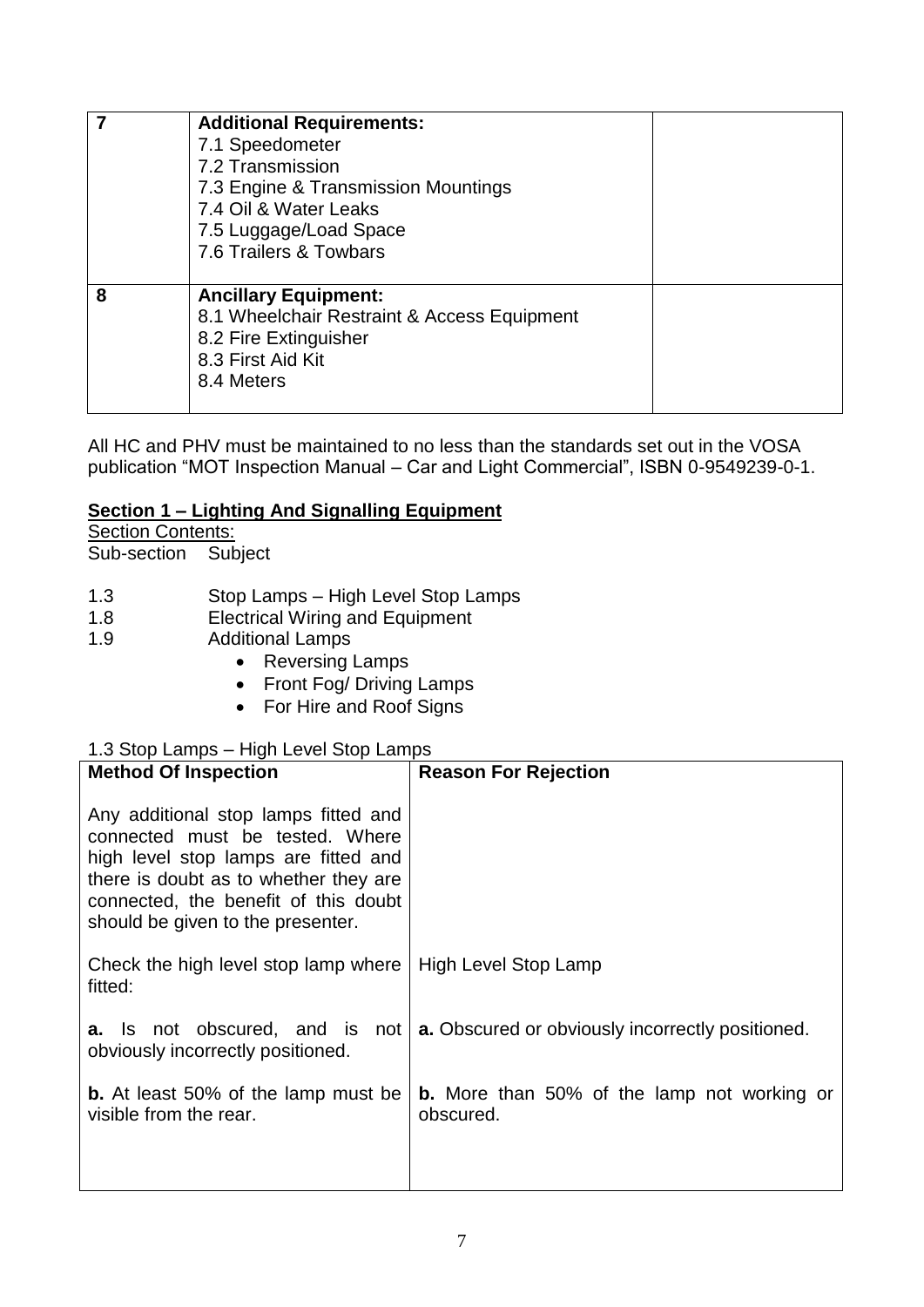| 1.8 Electrical Wiring and Equipment<br><b>Method Of Inspection</b>                                                                              | <b>Reason For Rejection</b>                          |
|-------------------------------------------------------------------------------------------------------------------------------------------------|------------------------------------------------------|
| This examination is limited to that part<br>of the electrical system that can be<br>readily seen without dismantling any<br>part of the vehicle |                                                      |
| <b>a.</b> Check all electrical wiring for:                                                                                                      | a. Wiring                                            |
| Condition                                                                                                                                       | Not adequately insulated                             |
| $\bullet$                                                                                                                                       | Not adequately secured                               |
| Security                                                                                                                                        | $\bullet$                                            |
| $\bullet$                                                                                                                                       | Position so that it is chafing or clipped            |
| Position                                                                                                                                        | $\bullet$                                            |
| $\bullet$                                                                                                                                       | to a fuel line or likely to be damaged by            |
| Signs of Overheating                                                                                                                            | heat so that insulation will become                  |
| $\bullet$                                                                                                                                       | ineffective                                          |
| <b>Heavy Oil Contamination</b>                                                                                                                  | • With clear evidence of overheating                 |
| $\bullet$                                                                                                                                       | Heavily contaminated with oil                        |
| <b>b.</b> Battery and Carrier for:                                                                                                              | <b>b.</b> Battery and Carrier                        |
| Security                                                                                                                                        | • A battery and / or carrier not secure and          |
| <b>Battery for Leaks</b>                                                                                                                        | likely to become displaced                           |
| $\bullet$                                                                                                                                       | <b>Battery leaking</b>                               |
| c. Check all switches controlling all                                                                                                           | c. Insecurity or malfunction of a switch controlling |
| obligatory lights                                                                                                                               | an obligatory light.                                 |

### 1.9 Additional Lamps

| <b>Method Of Inspection</b>                                       | <b>Reason For Rejection</b>                                               |
|-------------------------------------------------------------------|---------------------------------------------------------------------------|
| With the ignition switched on check:                              |                                                                           |
| <b>Reversing Lamps:</b>                                           | Reversing Lamp:                                                           |
| <b>a.</b> The Reversing Lamps emit a                              | <b>a.</b> That fails to operate or does not emit a white                  |
| diffused white light when reverse gear<br>is selected.            | diffused light.                                                           |
|                                                                   |                                                                           |
| <b>b.</b> The lamps extinguish when neutral<br>gear is selected   | <b>b.</b> Fails to extinguish when neutral or forward gear<br>is selected |
| c. The lamps are in good working<br>order and are secure          | c. Are not in good working order or insecure                              |
|                                                                   |                                                                           |
| <b>d.</b> The lamps do not flicker when<br>lightly tapped by hand | d. Lamps flicker when tapped lightly by hand                              |
| Front Fog / Driving Lamps                                         | Front Fog / Driving Lamps                                                 |
| Check that:                                                       |                                                                           |
| <b>e.</b> A single front fog lamp emitting a                      | e. Lamp inoperative or operates other than in                             |
| white<br>or yellow diffused<br>light                              | dipped beam mode                                                          |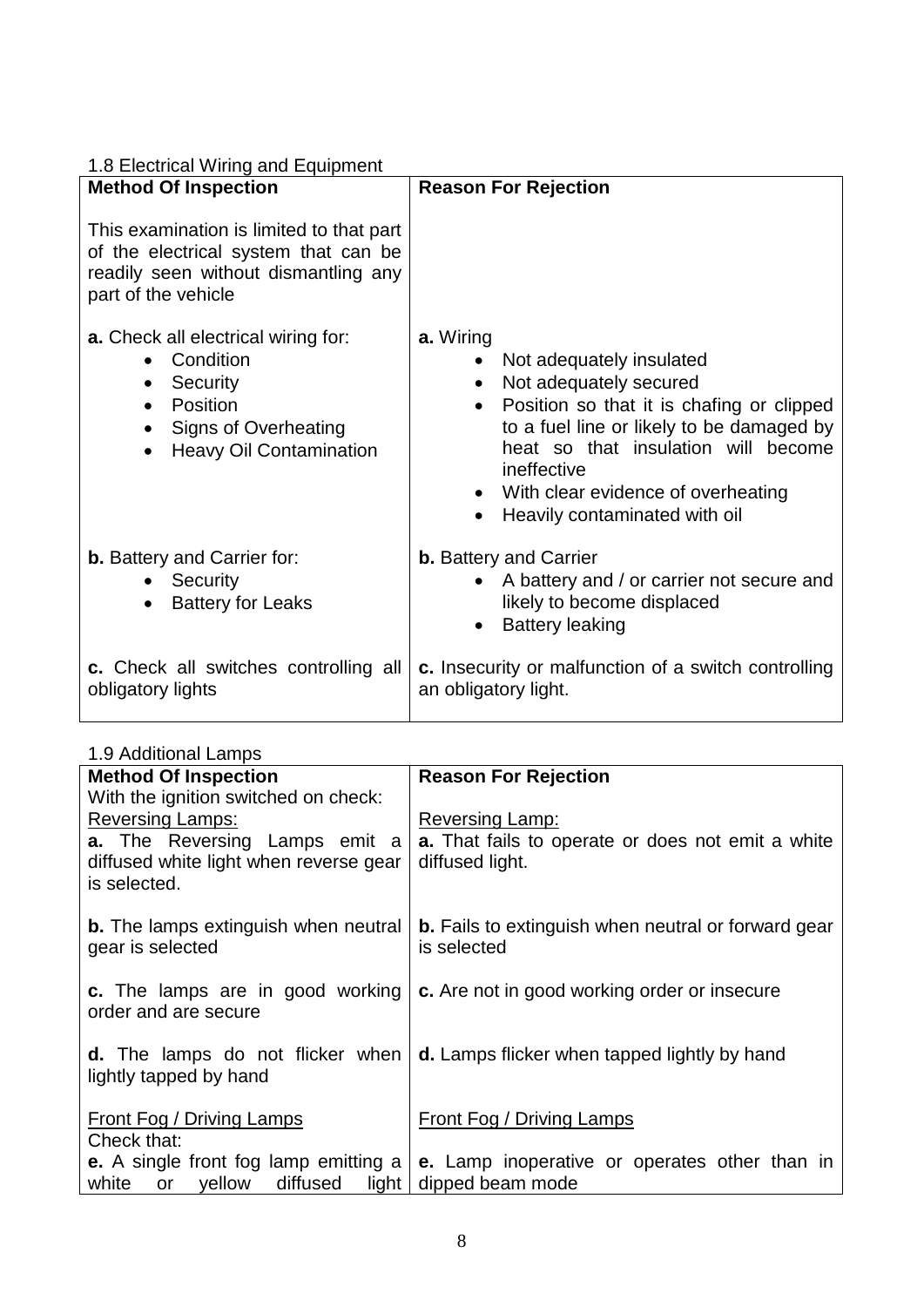| illuminates only when dipped beam is<br>selected                                                                                 |                                                                                                                   |
|----------------------------------------------------------------------------------------------------------------------------------|-------------------------------------------------------------------------------------------------------------------|
| f. A pair of matched of lamps both<br>emitting a white or yellow diffused<br>light should illuminate together                    | f. Lamps operate incorrectly                                                                                      |
| <b>g.</b> A pair of matched, long-range<br>driving lamps, both emitting a white<br>diffused light should illuminate<br>together. | g. Lamps operate incorrectly                                                                                      |
| 'For Hire' and Roof Signs<br><b>h.</b> Ensure the sign is securely<br>fastened to the vehicle                                    | <u>'For Hire' and Roof Signs</u><br><b>h.</b> Insecure sign                                                       |
| <b>i.</b> Check condition and security of<br>wiring                                                                              | <b>i.</b> Wiring is not in good condition and is loose or<br>chaffed                                              |
| <b>j.</b> Functional test of signs<br>for <sub>1</sub><br>illumination                                                           | j. Illumination not consistent across the sign, i.e.<br>all light bulb(s) LED(s) illuminated when switched<br>on. |
| <b>k.</b> Hackney Carriages top light to be<br>linked / wired to/through meter.                                                  | <b>k.</b> Top light remains illuminated when meter is<br>engaged.                                                 |

### **Section 2 – Steering**

**Section Contents:** 

| Sub-section | Subject |
|-------------|---------|
|-------------|---------|

| 2.1 |  | <b>Steering Control - Steering Wheel</b> |
|-----|--|------------------------------------------|
|-----|--|------------------------------------------|

- 2.1 Steering Control Steering Column
- 2.4 Suspension Spring Units and Linkages

### 2.1 Steering Control – Steering Wheel

| <b>Method Of Inspection</b><br>With both hands rock the steering<br>wheel from side to side at right angles<br>to the steering column and apply<br>slight downward and upward pressure<br>to the steering wheel rim (in line with<br>column). Note: | <b>Reason For Rejection</b>                   |
|-----------------------------------------------------------------------------------------------------------------------------------------------------------------------------------------------------------------------------------------------------|-----------------------------------------------|
| <b>a.</b> Fractures in steering wheel hub.                                                                                                                                                                                                          | a. Steering wheel hub fractured               |
| <b>b.</b> Fractures in steering wheel rim.                                                                                                                                                                                                          | <b>b.</b> Steering wheel rim fractured.       |
| c. Steering wheel spokes loose or                                                                                                                                                                                                                   | c. A steering wheel spoke loose or fractured. |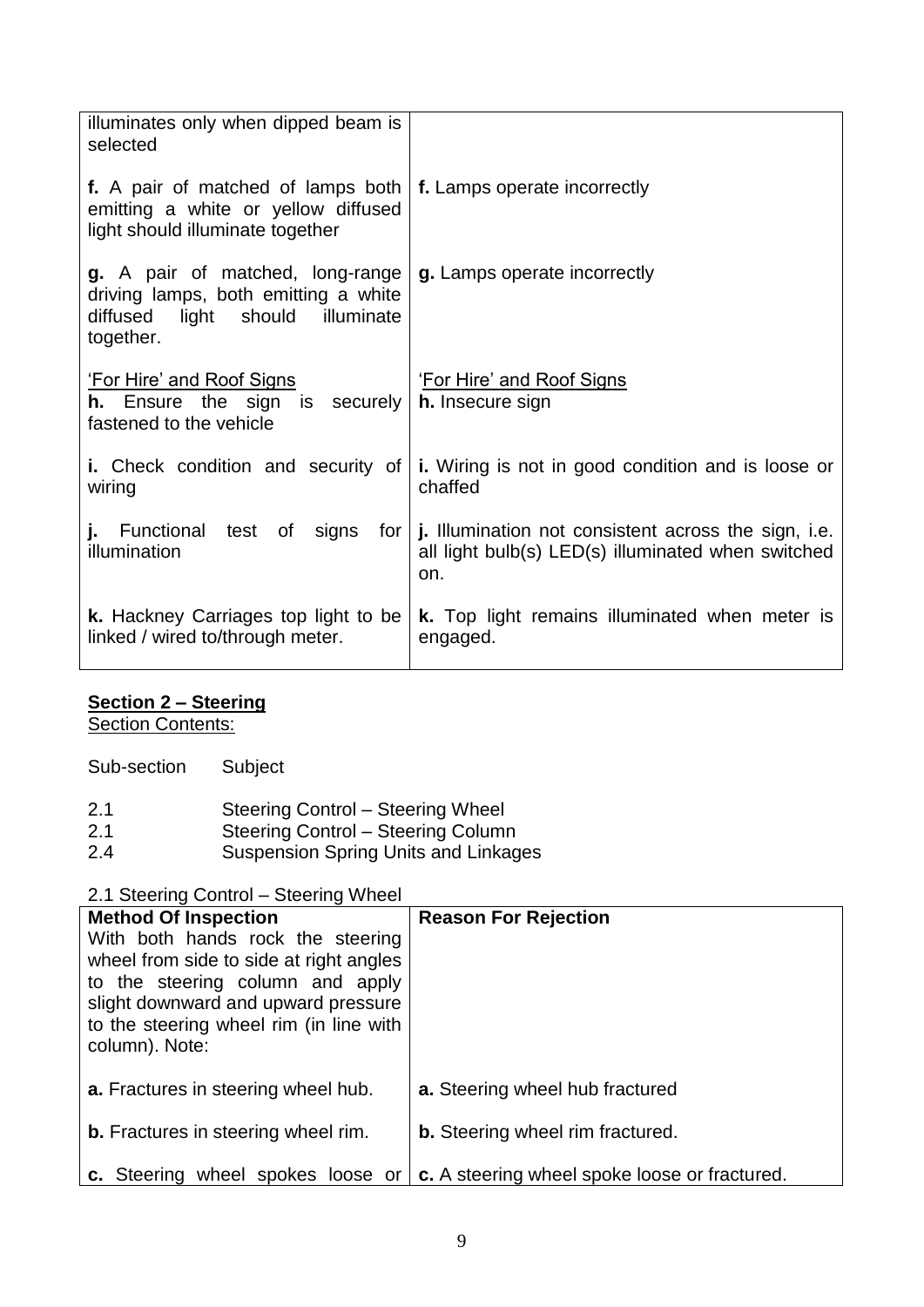| fractured.                              |                                                                                                                                      |
|-----------------------------------------|--------------------------------------------------------------------------------------------------------------------------------------|
| rim.                                    | <b>d.</b> Jagged edges on steering wheel $\vert$ <b>d.</b> Jagged edges on steering wheel rim likely to $\vert$<br>injure the driver |
| device on the steering wheel is fitted. | <b>e.</b> If possible, check the retaining $\mathbf{e}$ . A steering wheel hub-retaining device is not<br>fitted.                    |

2.1 Steering Control – Steering Column

| 2. Oloomiy Obniyi - Oloomiy Oblamin                                                                                                                                           |                                                                                                                                                                                                                                                                             |  |
|-------------------------------------------------------------------------------------------------------------------------------------------------------------------------------|-----------------------------------------------------------------------------------------------------------------------------------------------------------------------------------------------------------------------------------------------------------------------------|--|
| <b>Method Of Inspection</b>                                                                                                                                                   | <b>Reason For Rejection</b>                                                                                                                                                                                                                                                 |  |
| <b>a.</b> Try to lift the steering in line with<br>the steering column and not the<br>movement at the centre of<br>the<br>steering wheel.                                     | <b>a.</b> Excessive movement of centre of steering<br>wheel in line with steering column (end float).<br>Note: Certain types of steering column might<br>show some movement not due to excessive wear,<br>e.g. those fitted with universal joints or flexible<br>couplings. |  |
| <b>b.</b> Push steering wheel away and<br>then pull it towards you. Note any<br>side play.                                                                                    | <b>b.</b> Excessive side play indicating worn top<br>bearings or insecure top mounting bracket.                                                                                                                                                                             |  |
| c. While steering wheel is rotated,<br>check for deterioration in any flexible<br>coupling or universal joint of steering<br>column.                                          | c. A flexible coupling or universal<br>joint<br>deteriorated, worn or insecure.                                                                                                                                                                                             |  |
| <b>d.</b> Where practical, check any clamp<br>bolts for presence and security of<br>locking devices. (These may be<br>located in the engine compartment or<br>under chassis). | <b>d.</b> A coupling clamp bolt or locking device loose or<br>missing.                                                                                                                                                                                                      |  |

### 2.4 Suspension Spring Units And Linkages

| <b>Method Of Inspection</b> | <b>Reason For Rejection</b>   |
|-----------------------------|-------------------------------|
| <b>Coil Springs</b>         | Coil Springs                  |
| <b>a.</b> Welding Repairs   | <b>a.</b> Repaired By Welding |
|                             |                               |

### **Section 3 – Tyres & Roadwheels**

| <b>Section Contents:</b> |         |
|--------------------------|---------|
| Sub-section              | Subject |
|                          |         |

3.1 Tyres – Condition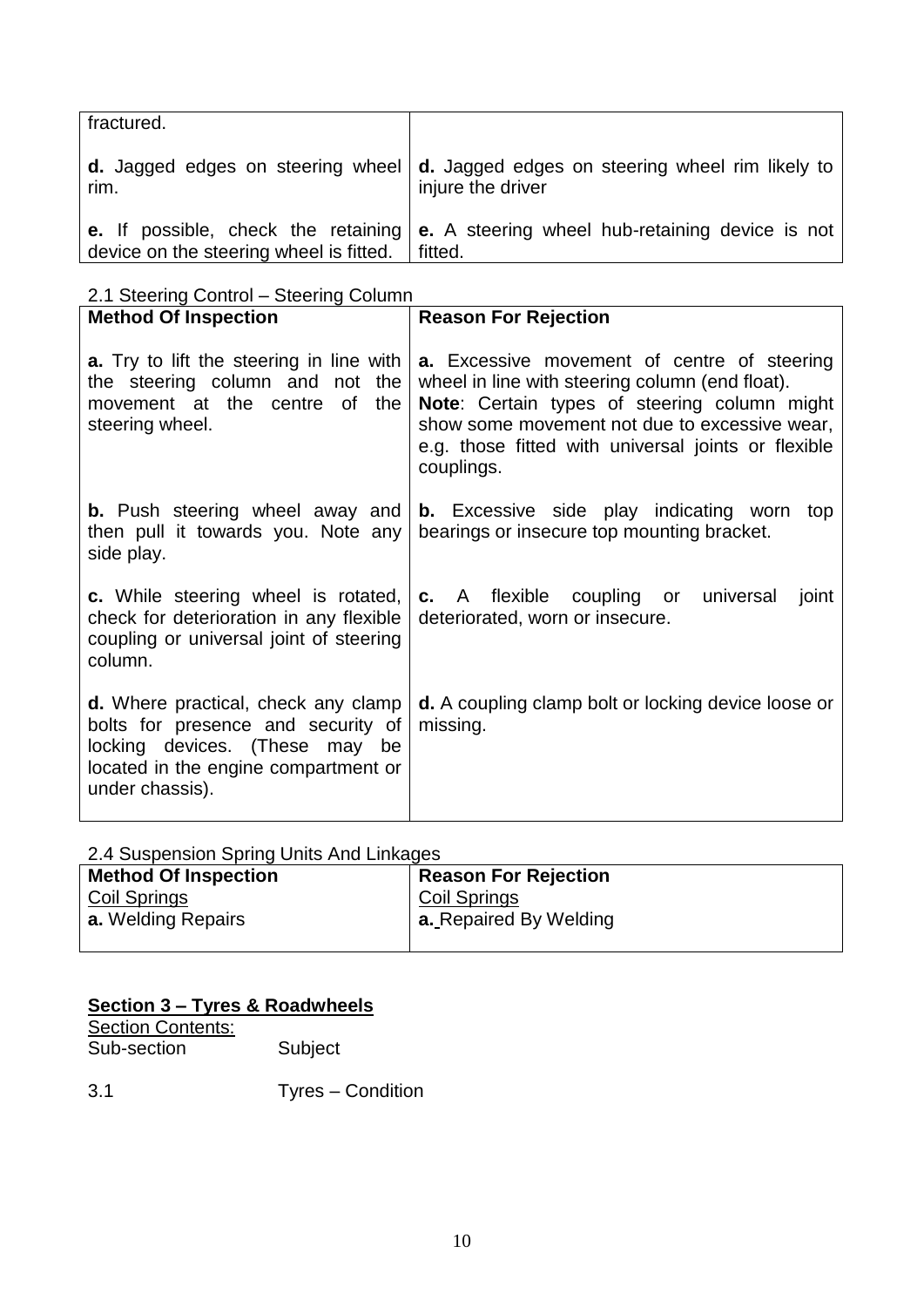| 3.1 Tyres                                                                                                                                                                                                                                                                                                                                                                                                                                                                                   |                                                                                                                                                                                                                                                              |
|---------------------------------------------------------------------------------------------------------------------------------------------------------------------------------------------------------------------------------------------------------------------------------------------------------------------------------------------------------------------------------------------------------------------------------------------------------------------------------------------|--------------------------------------------------------------------------------------------------------------------------------------------------------------------------------------------------------------------------------------------------------------|
| <b>Method Of Inspection</b>                                                                                                                                                                                                                                                                                                                                                                                                                                                                 | <b>Reason For Rejection</b>                                                                                                                                                                                                                                  |
| Wheels<br>All hub caps must be removed prior<br>to inspection, to allow for inspection<br>of wheel nuts.                                                                                                                                                                                                                                                                                                                                                                                    | Failure to remove hub caps (even on request)<br>prior to inspection thereby preventing the checking<br>of wheel nuts. Wheel nuts must be checked to<br>ensure that all required are present and are<br>properly secured.                                     |
| Advisory: Where hub<br>caps<br>are<br>available / used they should be a<br>matched set and be in good condition                                                                                                                                                                                                                                                                                                                                                                             |                                                                                                                                                                                                                                                              |
| <b>Condition Of Tyres</b><br>On all the tyres, including the spare<br>wheel (in all vehicles except those<br>where the vehicle is fitted with an<br>alternative such as tyre weld, or<br>limited mileage emergency use only<br>tyres), examine each tyre meets all<br>the requirements laid down in the<br>MOT Inspection Manual for Car &<br>Light Commercial Vehicles (ISBN 0-<br>9549239-0-1)<br>Advisory: Tyres should be replaced<br>where the tyre depth is below two<br>millimetres. | In accordance with MOT Inspection Manual for<br>Car & Light Commercial Vehicles (ISBN 0-<br>9549239-0-1)                                                                                                                                                     |
| Tools for changing wheels / tyres<br>It is a requirement of the licence for<br>hackney carriages and private hire<br>vehicles that they must have the tools<br>for the changing of a spare wheel and<br>tyre.                                                                                                                                                                                                                                                                               | No tools in the vehicles to enable a spare wheel<br>and tyre to be changed.                                                                                                                                                                                  |
| Note 1<br>Where a doughnut tank is fitted in the<br>boot for LPG, the spare wheel if still<br>carried in the boot must be properly<br>secured. Alternatively, a spare wheel<br>cage installed to manufacturers and<br>British Standards may be fitted to the<br>underside of the vehicle.                                                                                                                                                                                                   | Note <sub>2</sub><br>Space saver tyres should only be approved with<br>the support of a method statement highlighting<br>driver responsibilities with regard to the maximum<br>permitted speed and that space savers are a<br>temporary 'get-you-home-tyre'. |

### **Section 4 – Body and Structure**

| <b>Section Contents:</b> |                                                   |
|--------------------------|---------------------------------------------------|
| Sub-section              | Subject                                           |
|                          |                                                   |
| 4.1                      | Vehicle Body and Condition – (Exterior)           |
| 4.1                      | Vehicle Body, Security and Condition – (Interior) |
|                          |                                                   |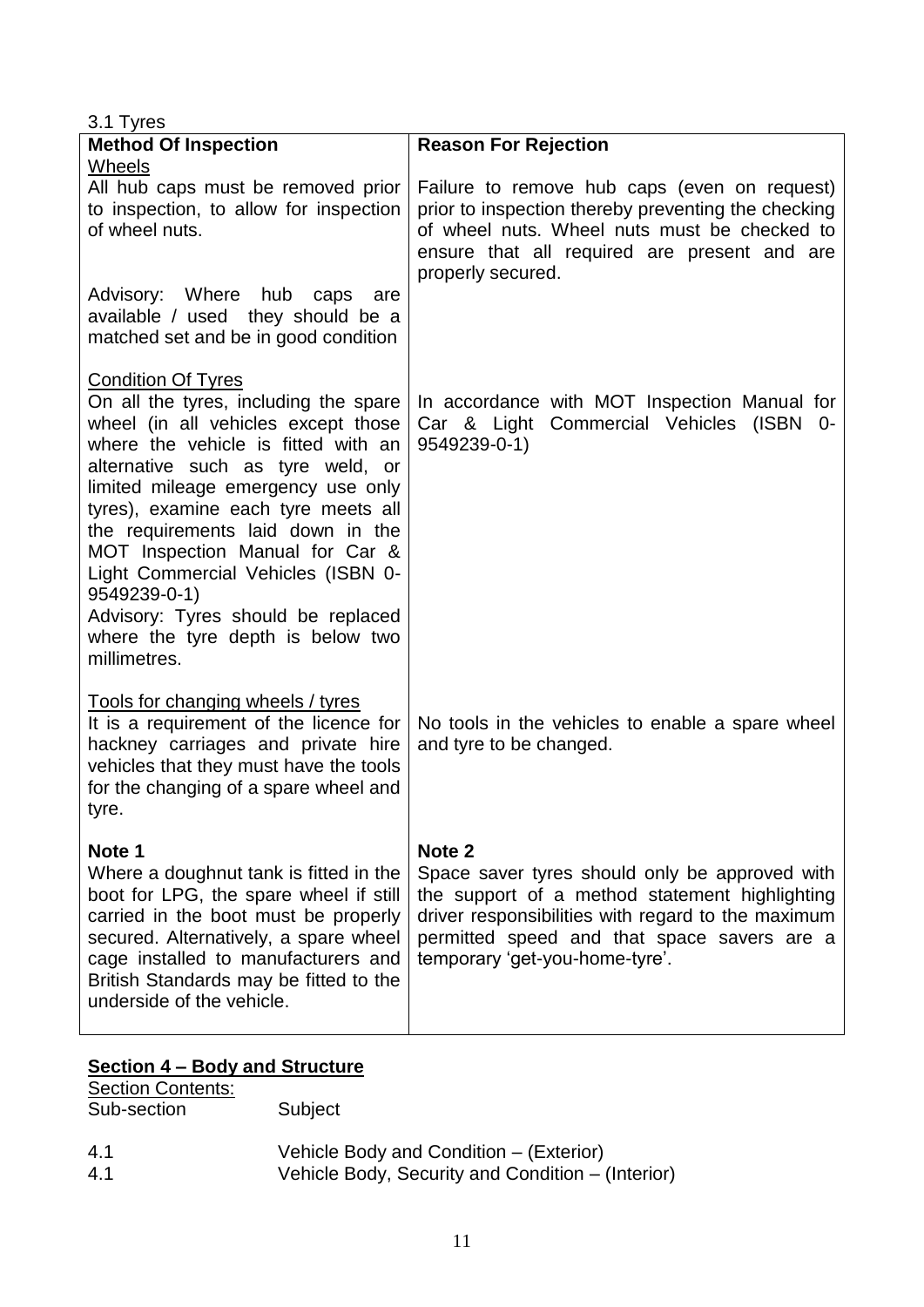| 4.2 | Doors and Seats    |
|-----|--------------------|
| 4.4 | <b>Bumper Bars</b> |

### 4.1 Vehicle Body and Condition – (Exterior)

| <b>Method Of Inspection</b>                                                                                                                                                       | <b>Reason For Rejection</b>                                                                                                                                                                                                                                                                                                                                                                                                                                                                                                                                                                                                                                                                                                                                                                                                                                                                                                                                                                                                                                                                                                                                                                                                                                                                                                                                                                                                                                                                                                                                                                                                                                                                                                     |
|-----------------------------------------------------------------------------------------------------------------------------------------------------------------------------------|---------------------------------------------------------------------------------------------------------------------------------------------------------------------------------------------------------------------------------------------------------------------------------------------------------------------------------------------------------------------------------------------------------------------------------------------------------------------------------------------------------------------------------------------------------------------------------------------------------------------------------------------------------------------------------------------------------------------------------------------------------------------------------------------------------------------------------------------------------------------------------------------------------------------------------------------------------------------------------------------------------------------------------------------------------------------------------------------------------------------------------------------------------------------------------------------------------------------------------------------------------------------------------------------------------------------------------------------------------------------------------------------------------------------------------------------------------------------------------------------------------------------------------------------------------------------------------------------------------------------------------------------------------------------------------------------------------------------------------|
| <b>Body Condition (Exterior)</b><br>Examine the body thoroughly for<br>security, corrosion, damage, poor<br>repair/paint match or sharp edges<br>that are likely to cause injury. | <b>Body Condition (Exterior)</b><br>a. An insecure or missing body panel, trim step or<br>accessory.<br>b. Any sharp edge whatsoever which may cause<br>injury<br>c. Heavy scuffing, abrasions or deformation to<br>front and rear bumper.<br>d. More than 8 stone chips visible on a bonnet/grill<br>that has not penetrated to the metal or more than<br>4 stone chips that have penetrated to the metal.<br>e. More than 8 stone chips on any panel including<br>door edges, provided the base coat has not been<br>penetrated.<br>f. More than 4 stone chips on any panel where the<br>base coat has been penetrated to the metal and<br>has not been treated.<br>g. A single dent of more than 80mm in diameter,<br>or more than 3 dents of not more than 20mm in<br>diameter in any one panel.<br>h. More than 4 scratches and or abrasions of<br>more than 50mm in length in any one panel<br>provided that the base coat has not been<br>penetrated.<br>i. Dull, faded paintwork which has lost its gloss<br>finish or paint miss match to a panel(s) to such an<br>extent that it detracts from the overall appearance<br>of the vehicle.<br>j. Evidence of poor repairs and or paint finish to a<br>repaired panel(s) including runs and overspray to<br>adjoining panels/trim that detracts from the overall<br>appearance of the vehicle.<br>k. Obvious signs of rust/corrosion of any size<br>particularly those that are covered by advertising<br>signs, or where damaged areas<br>have the<br>appearance of being 'filled' so as to disguise the<br>extent of any damage.<br>I. Exterior so dirty as to obscure condition of<br>paintwork<br>m. Lack of clearly displayed or omission of 'No<br>Smoking' signs. |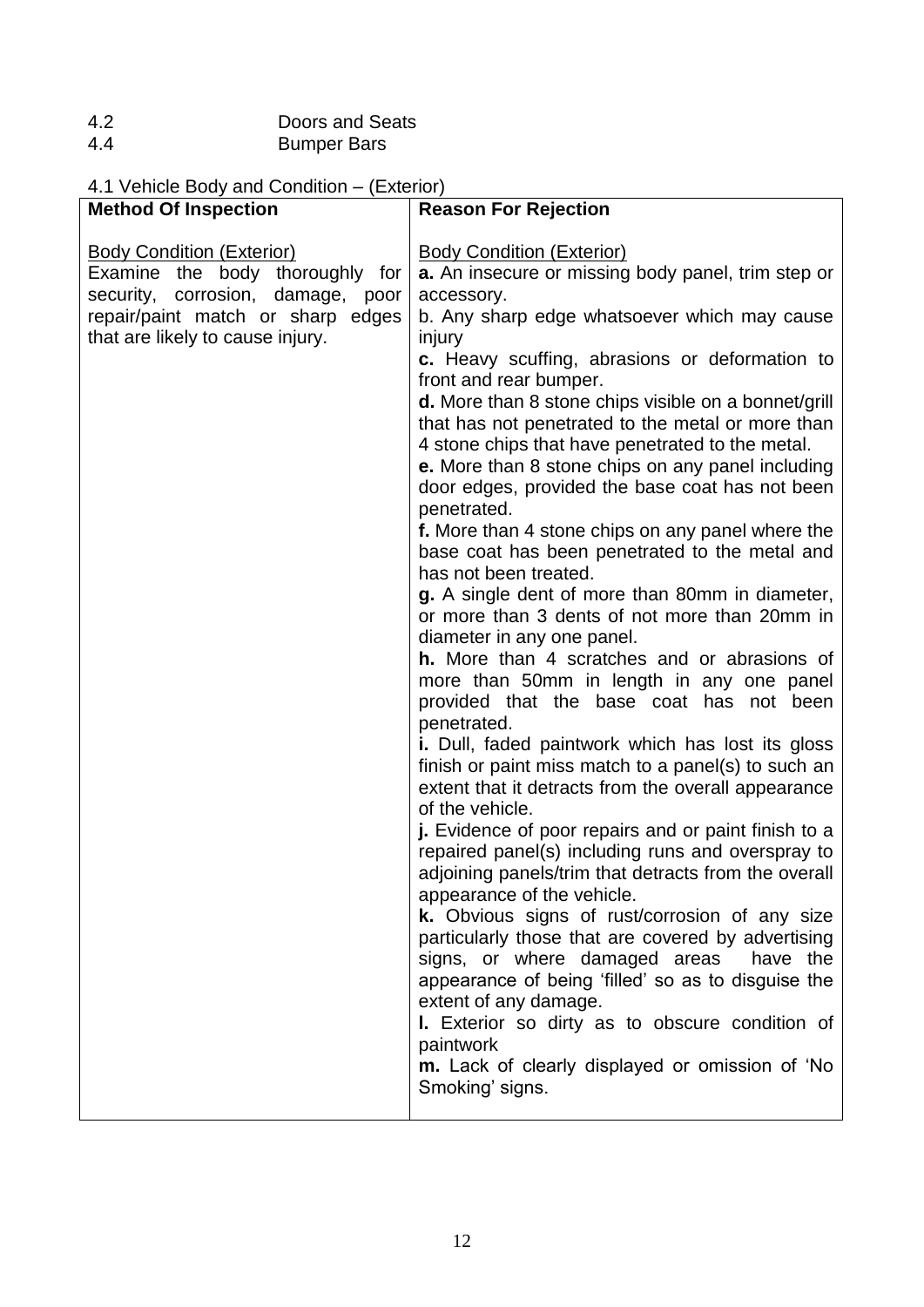4.1 Vehicle Body, Security And Condition – (Interior)

| $\ldots$ volume body, observe this condition $\ldots$                                                                                                                                                                   |                                                                                                                                                                                                                                                              |
|-------------------------------------------------------------------------------------------------------------------------------------------------------------------------------------------------------------------------|--------------------------------------------------------------------------------------------------------------------------------------------------------------------------------------------------------------------------------------------------------------|
| <b>Method Of Inspection</b><br><b>Body Condition (Interior)</b>                                                                                                                                                         | <b>Reasons For Rejection</b>                                                                                                                                                                                                                                 |
| a. Examine thoroughly the interior for<br>damaged, insecure or loose fixtures,<br>fittings or accessories.                                                                                                              | Insecure<br>loose<br>fixtures,<br>fittings<br>and<br>a.<br>or<br>accessories.                                                                                                                                                                                |
| <b>b.</b> Dirty, missing and worn trim,<br>carpets, seat belts, mats, headlining,<br>boot area and inclusion of prescribed<br>items. Remove<br>mats<br>inspect<br>to<br>carpets underneath for cleanliness<br>and wear. | <b>b.</b> Missing, dirty, soiled, stained, worn or insecure<br>trim, carpets, headlining, surfaces and mats.                                                                                                                                                 |
| c. Examine interior lights, motion door<br>locks and warning lights.                                                                                                                                                    | c. An inoperative interior light (all lights must<br>illuminate if they are part of the manufacturers<br>standard equipment). Missing or defective motion<br>switch/lock or warning lamp not illuminated.                                                    |
| d. Examine heating, demisting and air<br>for<br>systems<br>condition<br>correct<br>operation, including<br>passenger<br>compartment controls where fitted<br>(includes electric front and<br>rear<br>screen demisters)  | <b>d.</b> A system(s), which does not function correctly,<br>or any part is missing including vents, controls<br>and switches.                                                                                                                               |
| e. Examine all windows ensuring they<br>allow lowering and rising easily.                                                                                                                                               | <b>e.</b> An opening window that is inoperative or<br>difficult to open and<br>or close mechanism<br>broken/missing.                                                                                                                                         |
| f. Examine interior door locks, grab<br>handles/ rails and safety covers.                                                                                                                                               | f. Missing, defective or loose door locks, child<br>locks, protective covers, grab handles and rails.<br>Grab handles/rails, which are rigid and aid the<br>blind and partially sighted are worn to excess.                                                  |
| Examine<br>grills/partitions<br>for<br>g.<br>security and condition.                                                                                                                                                    | g. A grill/ partition which is insecure or has sharp<br>edge(s) which may cause injury to passengers or<br>the driver.                                                                                                                                       |
| Examine<br>electrical<br>wiring<br>h.<br>for<br>condition<br>including<br>and<br>security,<br>(where<br>fitted),<br>intercom<br>meters<br>systems, etc.                                                                 | <b>h.</b> Frayed, chaffing wiring, non-shielded terminals<br>and cables so routed that they cause a trip<br>hazard, cables that can be easily disconnected.<br>defective, warning<br>Intercom<br>system<br>light<br>inoperative and signs illegible/missing. |
| i. Examine the boot for access,<br>cleanliness<br>water<br>contents,<br>and<br>ingress.                                                                                                                                 | <b>i.</b> unable to open, close and or lock boot lid, failure<br>of boot lid support mechanism, defective seals/<br>evidence of water ingress, dirty boot and or                                                                                             |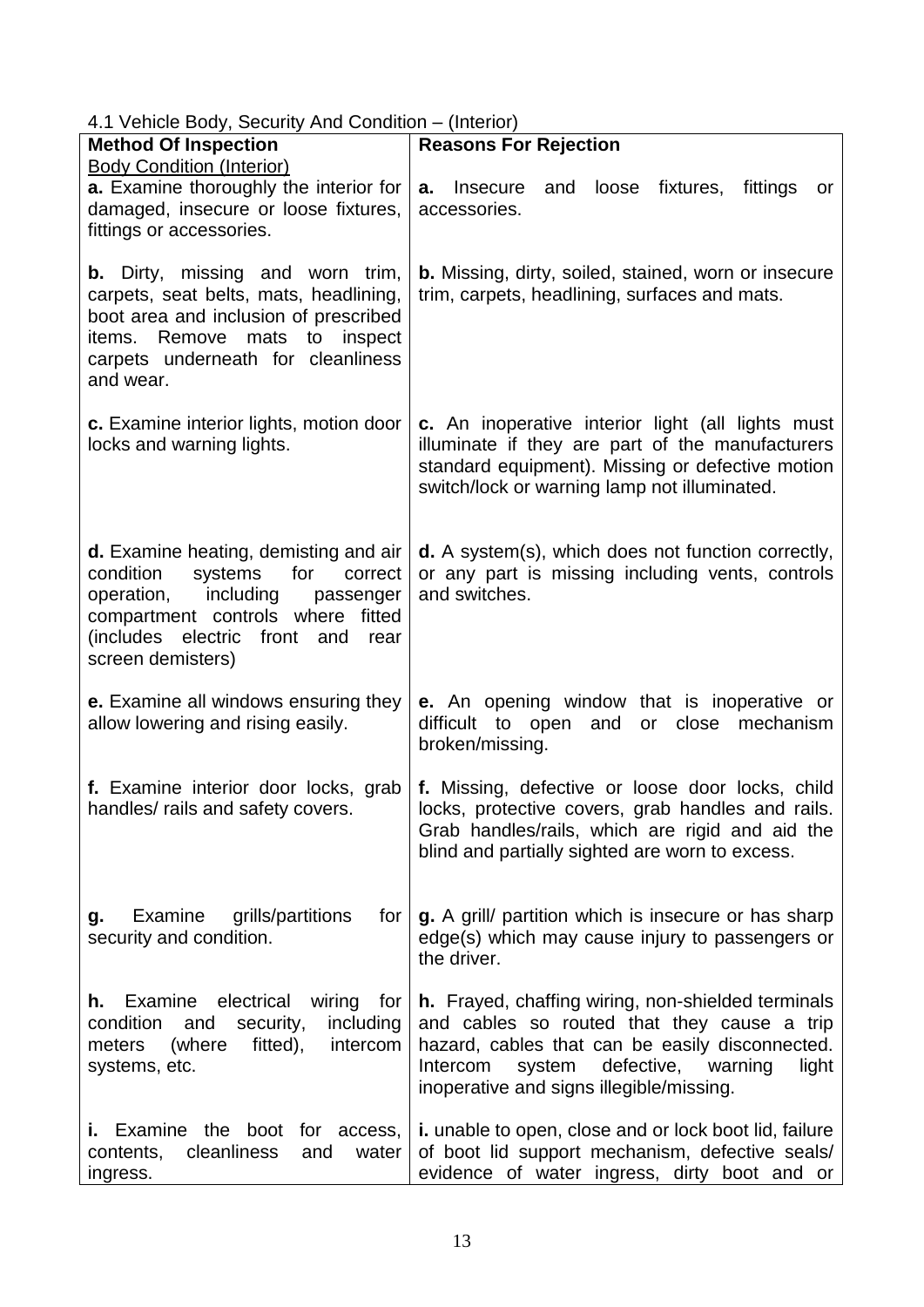|                                                                                                                                                                                                                                                       | carpets, loose items stored in boot (i.e. spare<br>wheel tools and equipment etc.)                                   |
|-------------------------------------------------------------------------------------------------------------------------------------------------------------------------------------------------------------------------------------------------------|----------------------------------------------------------------------------------------------------------------------|
| Additional items to be inspected in<br>limousines and novelty vehicles:                                                                                                                                                                               |                                                                                                                      |
| j. A notice identifying the maximum<br>seating capacity to be displayed in<br>the passenger compartment and<br>clearly visible to all passengers. It<br>may be necessary to display more<br>than one sign indicating the maximum<br>seating capacity. | j. No maximum seating capacity sign or signs<br>displayed. A sign or signs not clearly visible to all<br>passengers. |

| 4.2 Doors And Seats                                                                                                                                  |                                                                                                                                                                                                 |
|------------------------------------------------------------------------------------------------------------------------------------------------------|-------------------------------------------------------------------------------------------------------------------------------------------------------------------------------------------------|
| <b>Method Of Inspection</b>                                                                                                                          | <b>Reason For Rejection</b>                                                                                                                                                                     |
| Doors And Emergency Exits                                                                                                                            | Doors And Emergency Exits                                                                                                                                                                       |
| Examine the condition of all doors<br>and emergency exits. Check door<br>locks, striker plates handles and                                           | a. A door or emergency exit does not latch<br>securely in the closed position.                                                                                                                  |
| hinges for security, wear and missing<br>and damaged trim/cover plates.                                                                              | <b>b.</b> A door or emergency exit cannot be opened<br>from both the inside and outside from the relevant<br>control in each case.                                                              |
| Check<br>markings describing<br>the<br>presence and method of opening<br>emergency exit(s) are readily visible<br>on or adjacent to the exit and are | c. Missing, loose or worn handles, lock or striker<br>plate.                                                                                                                                    |
| legible.                                                                                                                                             | d. Markings describing the presence and method<br>of opening an emergency exit missing, illegible or<br>incorrect.                                                                              |
| Check that seats are secure, clean<br>and not unduly worn. All loose seat<br>covers must be removed prior to                                         | e. Missing loose or damaged trim/cover plate.                                                                                                                                                   |
| inspection (except that purpose fitted<br>covers may be left in situ)                                                                                | f. Seat cushion(s) stained, torn, holed, worn or<br>insecure. A seat that does not provide adequate<br>support at base or backrest. Torn, slashed or<br>badly stained seats are not acceptable. |
| <b>Accessibility: Wheelchair Vehicles</b>                                                                                                            | <b>Accessibility: Wheelchair Vehicles</b>                                                                                                                                                       |
| Door Configurations for wheelchair<br>accessible vehicles:                                                                                           |                                                                                                                                                                                                 |
| <b>a.</b> Single rear door – must open to a<br>minimum of 90 degrees and be<br>capable of locking in place.                                          | a. Door does not open to a full 90 degrees and<br>cannot be secured in the open position.                                                                                                       |
|                                                                                                                                                      | <b>b.</b> Twin rear doors – both must open $\vert$ <b>b.</b> Twin doors do not open to a full 180 degrees                                                                                       |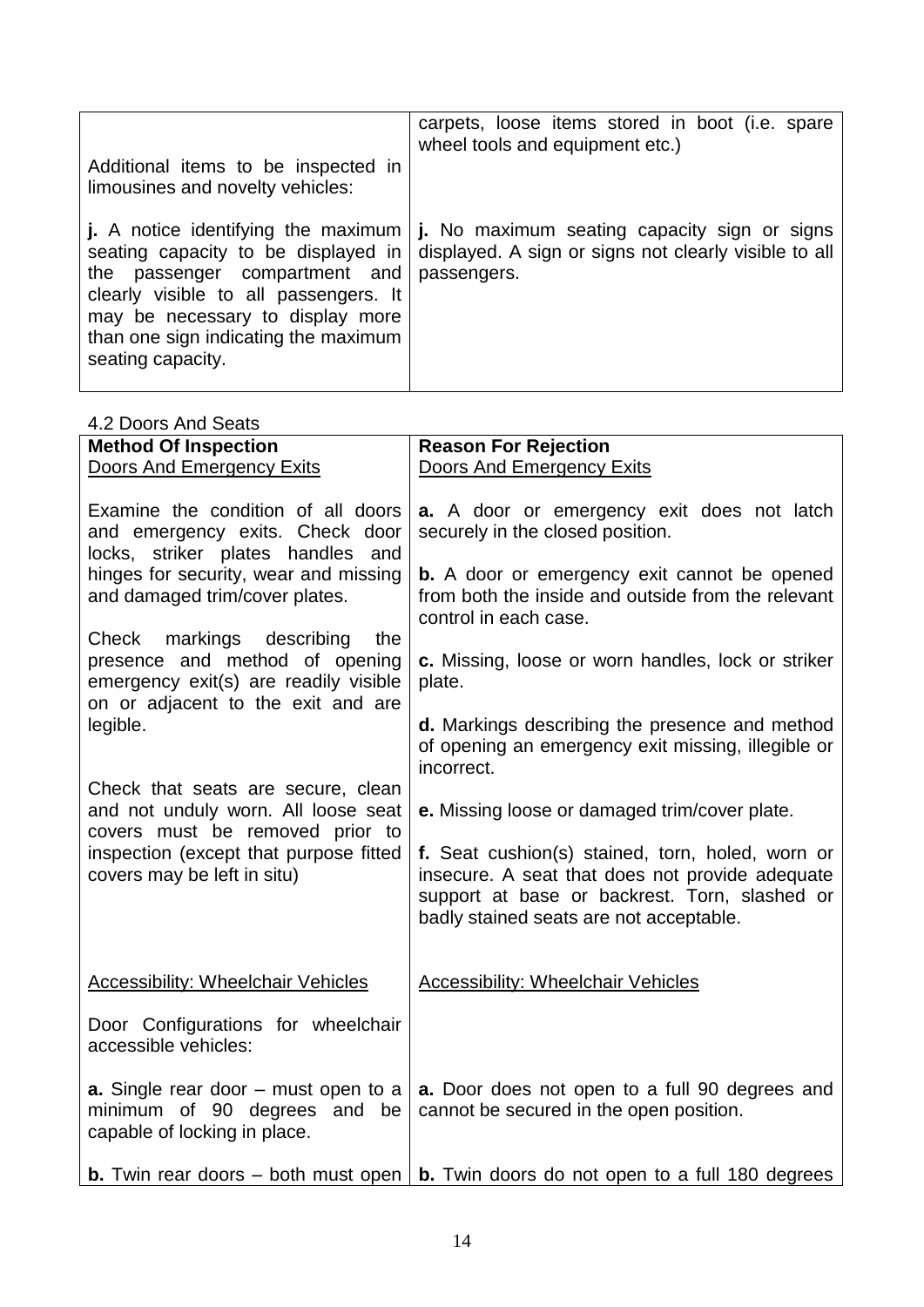|                                        | to a minimum of 180 degrees and be $\vert$ and cannot be secured in the open position. |
|----------------------------------------|----------------------------------------------------------------------------------------|
| capable of being locked in place. This |                                                                                        |
| is to enable an attendant (driver or   |                                                                                        |
| guide) to assist the wheelchair        |                                                                                        |
| passenger if required.                 |                                                                                        |

4.4 Bumper Bars

| <b>Method Of Inspection</b>                                              | <b>Reason For Rejection</b>                                                                                                                                                                                                                                                                  |
|--------------------------------------------------------------------------|----------------------------------------------------------------------------------------------------------------------------------------------------------------------------------------------------------------------------------------------------------------------------------------------|
| Examine the bumper bars and check:<br>a. They are secure to the vehicle. | a. A loose bumper bar or mounting. A weakened<br>bumper bar and/or mounting is insecure because<br>of poor repairs                                                                                                                                                                           |
| <b>b.</b> The mountings are secure to the<br>vehicle.                    | <b>b.</b> A fractured mounting bracket. Mounting bolts<br>so worn or elongated that the bumper bar is likely<br>to detach partially or completely from the vehicle<br>when in use. A bumper bar secured by wire or<br>other temporary means is regarded as insecure<br>and must be rejected. |
| c. There is no evidence of damage.                                       | c. Bumper bars which have jagged edges, cracks<br>splits or projections, which may cause injury to<br>persons near the vehicle. Paint miss match or<br>fading which is significantly different to that of the<br>rest of the paintwork.                                                      |

### **Section 5 – Fuel &Emissions**

**Section Contents:** 

Sub-section Subject

| 5.1 | <b>Exhaust System</b>       |
|-----|-----------------------------|
| 5.2 | Fuel System - Pipes & Tanks |

### 5.1 Exhaust System

| <b>Method Of Inspection</b>                                                    | <b>Reason For Rejection</b>                                                 |
|--------------------------------------------------------------------------------|-----------------------------------------------------------------------------|
| Where<br>presence, security and adequacy of<br>grease shields to hot exhausts. | applicable, check for $ A $ heat shield is missing, insecure or inadequate. |

### 5.2 Fuel System – Pipes & Tanks

| <b>Method Of Inspection</b>                                                                       | <b>Reason For Rejection</b> |
|---------------------------------------------------------------------------------------------------|-----------------------------|
| <b>a.</b> Examine fuel tank(s) for security <b>a.</b> Fuel tank insecure or leaking.<br>and leaks |                             |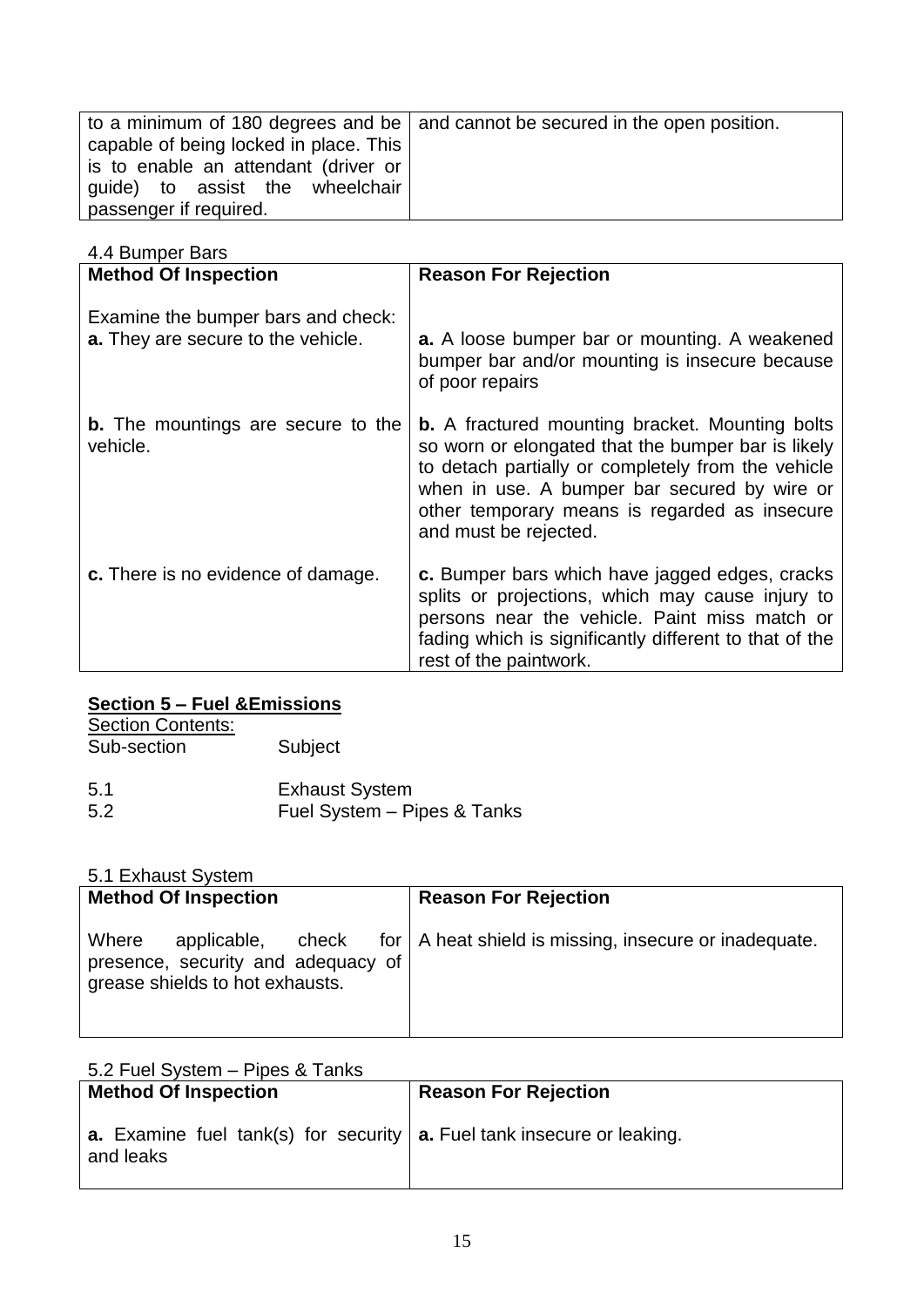| <b>b.</b> Check that fuel tank filler caps are:<br>Present<br>Of the correct type<br>$\bullet$<br>• Secure and seated properly to<br>ensure correct function<br>of<br>sealing. | <b>b.</b> A filler cap missing or unsuitable or in such<br>condition that it would not prevent fuel leaking or<br>spilling.<br>Note: Temporary/ emergency fuel caps are not<br>permitted. |
|--------------------------------------------------------------------------------------------------------------------------------------------------------------------------------|-------------------------------------------------------------------------------------------------------------------------------------------------------------------------------------------|
| c. Examine pipes to see they are<br>securely clipped to prevent damage<br>by chafing and cracking, and are not<br>in a position where they will be fouled<br>by moving parts.  | c. Damaged, chafed, insecure pipes or pipes so<br>positioned that there is a danger of them fouling<br>moving parts.                                                                      |
| <b>d.</b> Check that no fuel pipe runs<br>immediately adjacent to or in direct<br>contact with electrical wiring or the<br>exhaust system.                                     | <b>d.</b> A fuel pipe immediately to or in direct contact<br>with electrical wiring or exhaust system.                                                                                    |

### **Section 6 – Drivers View Of The Road**

| <b>Section Contents:</b> |                                            |
|--------------------------|--------------------------------------------|
| Sub-section              | Subject                                    |
|                          |                                            |
| -6.1                     | <b>Mirrors</b>                             |
| 6.3                      | Windscreen - View To The Front             |
| 6.5                      | Window Glass Or Other Transparent Material |
|                          |                                            |

#### 6.1 Mirrors

| <b>Method Of Inspection</b>                                                                                                                      | <b>Reason For Rejection</b>                                                                                                                                                                   |
|--------------------------------------------------------------------------------------------------------------------------------------------------|-----------------------------------------------------------------------------------------------------------------------------------------------------------------------------------------------|
| The number and position of all<br>obligatory mirrors must be checked:                                                                            | Note: A defective additional external mirror is<br>not reason for rejection. All licensed vehicles<br>must be fitted with an internal rear view mirror.                                       |
| a. Check the condition of each mirror<br>reflecting surface and whether a<br>person sitting in the driver's seat can<br>see clearly to the rear. | <b>a.</b> Mirror Condition<br>• A mirror reflecting surface deteriorated or<br>broken.<br>In such a position that a person sitting in<br>the driver's seat cannot see clearly to the<br>rear. |

| 6.3 Windscreen - View To The Front                                        |                                                                                          |  |
|---------------------------------------------------------------------------|------------------------------------------------------------------------------------------|--|
| <b>Method Of Inspection</b>                                               | <b>Reason For Rejection</b>                                                              |  |
|                                                                           |                                                                                          |  |
|                                                                           | Sit in the driver's seat and check that The position or size of any object restricts the |  |
|                                                                           | there is a reasonable view of the road   drivers view of the road ahead, bearing in mind |  |
| ahead, bearing in mind the original   the original design of the vehicle. |                                                                                          |  |
| design of the vehicle.                                                    |                                                                                          |  |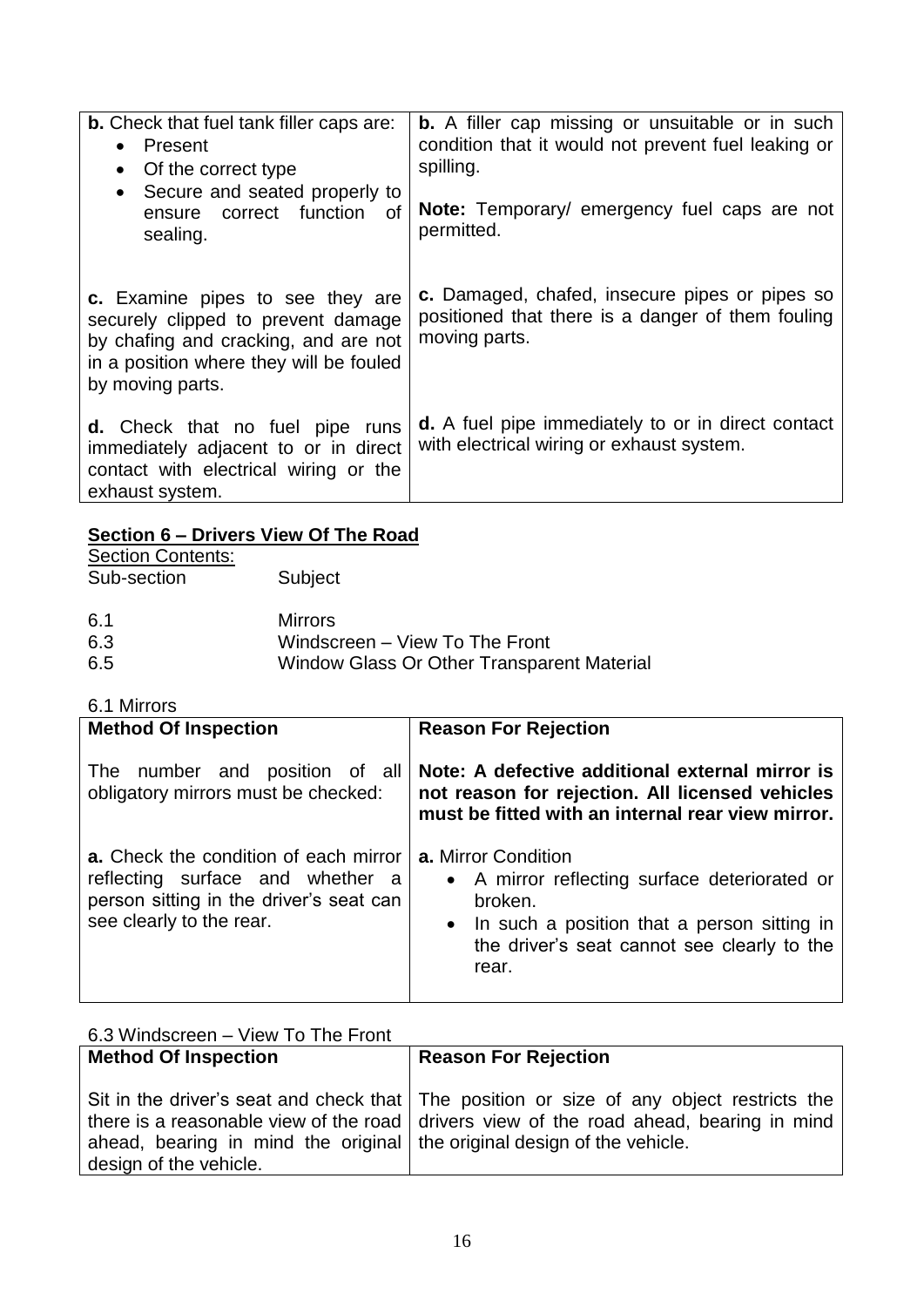| <b>a.</b> For all air operated wipers<br>examine:<br>The condition of any visible<br>$\bullet$<br>piping<br>The function of the operating<br>$\bullet$<br>mechanism, and<br>• The function of necessary<br>valves to protect the braking<br>system                                                                                                                                           | <b>a.</b> Air operated wipers<br>Pipes inadequately clipped or supported<br>Incorrect function of the wipers or leaking<br>$\bullet$<br>components<br>Incorrect operation of protection valves.<br>$\bullet$ |
|----------------------------------------------------------------------------------------------------------------------------------------------------------------------------------------------------------------------------------------------------------------------------------------------------------------------------------------------------------------------------------------------|--------------------------------------------------------------------------------------------------------------------------------------------------------------------------------------------------------------|
| <b>Note:</b> Equipment or objects not<br>originally fitted to the vehicle as part<br>of the original design must not<br>obstruct the designed forward view of<br>the driver. In particular, objects such<br>as (but not limited to) pennants, cab<br>decorations and external<br>stone<br>guards/visors should not interrupt the<br>view through the swept area by the<br>windscreen wipers. |                                                                                                                                                                                                              |

### 6.5 Window Glass Or Other Transparent Material

| <b>Method Of Inspection</b>                                                                                                                                                                 | <b>Reason For Rejection</b>                                                                                                                                                                                                                                                                                                                                                                                                 |
|---------------------------------------------------------------------------------------------------------------------------------------------------------------------------------------------|-----------------------------------------------------------------------------------------------------------------------------------------------------------------------------------------------------------------------------------------------------------------------------------------------------------------------------------------------------------------------------------------------------------------------------|
| <b>a.</b> Visually Check the condition of all<br>internal<br>windscreens,<br>screens,<br>partitions side, read, roof, and door<br>windows for cracks, surface damage<br>and discolouration. | <b>a.</b> A crack, surface damage or discolouration in<br>glass or other transparent material that:<br>Impairs the drivers front, side or rear view<br>$\bullet$<br>of the road, or;<br>Presents a danger to any person in the<br>$\bullet$<br>vehicle.<br>Dirty, smeared or marked glass or other<br>$\bullet$<br>transparent material.<br>Films placed over the surface of the<br>window such as to darken or make opaque |
| <b>b.</b> Check presence and security of all<br>windscreens, side, roof, or rear<br>windows, or internal screens<br>or<br>partitions.                                                       | <b>b.</b> A windscreen or any other outside window<br>missing, or any windscreen, window, internal<br>screen or partition insecure.                                                                                                                                                                                                                                                                                         |
| <b>c.</b> Check for evidence of obvious<br>leaks from all windscreens and side,<br>rear, roof or door windows.                                                                              | c. Any external window or windscreen is obviously<br>leaking.                                                                                                                                                                                                                                                                                                                                                               |
| <b>d.</b> Check for presence, security and<br>condition of guard rails or barriers at<br>windows,<br>internal<br>screens<br>or<br>partitions.                                               | <b>d.</b> A guard-rail or barrier at a window, internal<br>screen or partition missing, insecure or damaged.                                                                                                                                                                                                                                                                                                                |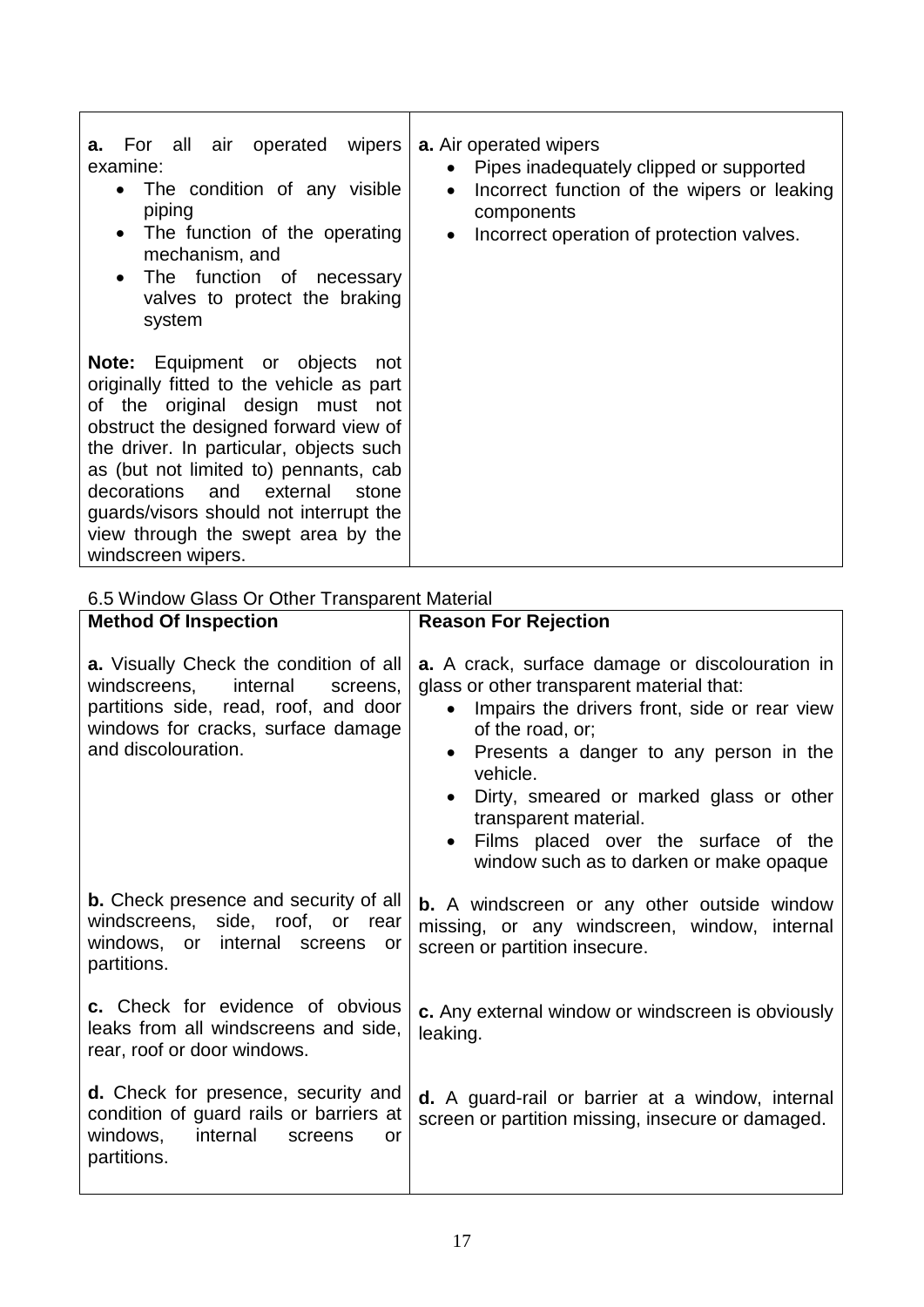| e. For all vehicles first used before 1<br>January 1959.<br>As<br>far<br>as<br>is<br>practicable, check that glass fitted to<br>windscreens and outside windows<br>facing to the front is safety glass.                         | e. The windscreen and/or any outside window<br>facing to the front of a vehicle obviously not safety<br>glass fitted to a vehicle first used before 1 January<br>1959                                                            |
|---------------------------------------------------------------------------------------------------------------------------------------------------------------------------------------------------------------------------------|----------------------------------------------------------------------------------------------------------------------------------------------------------------------------------------------------------------------------------|
| f. For all vehicles used on or after 1<br>January1959, as far as is practicable,<br>check<br>glass<br>used<br>for<br>that<br>windscreens and all outside windows<br>is safety glass or safety glazing.                          | f. Glass used for a windscreen or an outside<br>window is obviously not safety glass.                                                                                                                                            |
| g. Vehicles first used on or after 1<br>June 1978, check that windscreens<br>and other windows, wholly or partly,<br>on either side of the drivers' seat are<br>made from safety glass displaying an<br>acceptable safety mark. | g. For vehicles first used on or after 1 June 1978,<br>that windscreens and/or other windows wholly or<br>partly on either side of the drivers seat that are not<br>made from safety glass display an acceptable<br>safety mark. |
| <b>h.</b> The light transmitted through the<br>windscreen must be at least 75%.                                                                                                                                                 | <b>h.</b> The required percentage of light is not<br>transmitted through the window.                                                                                                                                             |
| The front side windows must allow at<br>least 70% of light to be transmitted<br>through them.                                                                                                                                   |                                                                                                                                                                                                                                  |
| The remaining windows must allow at<br>least 65% of light to be transmitted<br>through them.                                                                                                                                    |                                                                                                                                                                                                                                  |
| <b>Note:</b> Marking is not required for<br>safety glass used on vehicles first<br>used before1 June 1978.                                                                                                                      |                                                                                                                                                                                                                                  |

### **Section 7 – Additional Requirements**

| <b>Section Contents:</b> |                                 |
|--------------------------|---------------------------------|
| Sub-section              | Subject                         |
|                          |                                 |
| 7.1                      | Speedometer                     |
| 7.2                      | Transmission                    |
| 7.3                      | Engine & Transmission Mountings |
| 7.4                      | Oil & Water Leaks               |
| 7.5                      | Luggage/ Load Space             |
| 7.6                      | <b>Trailers &amp; Towbars</b>   |
| 7.7                      | <b>Warning lights</b>           |
|                          |                                 |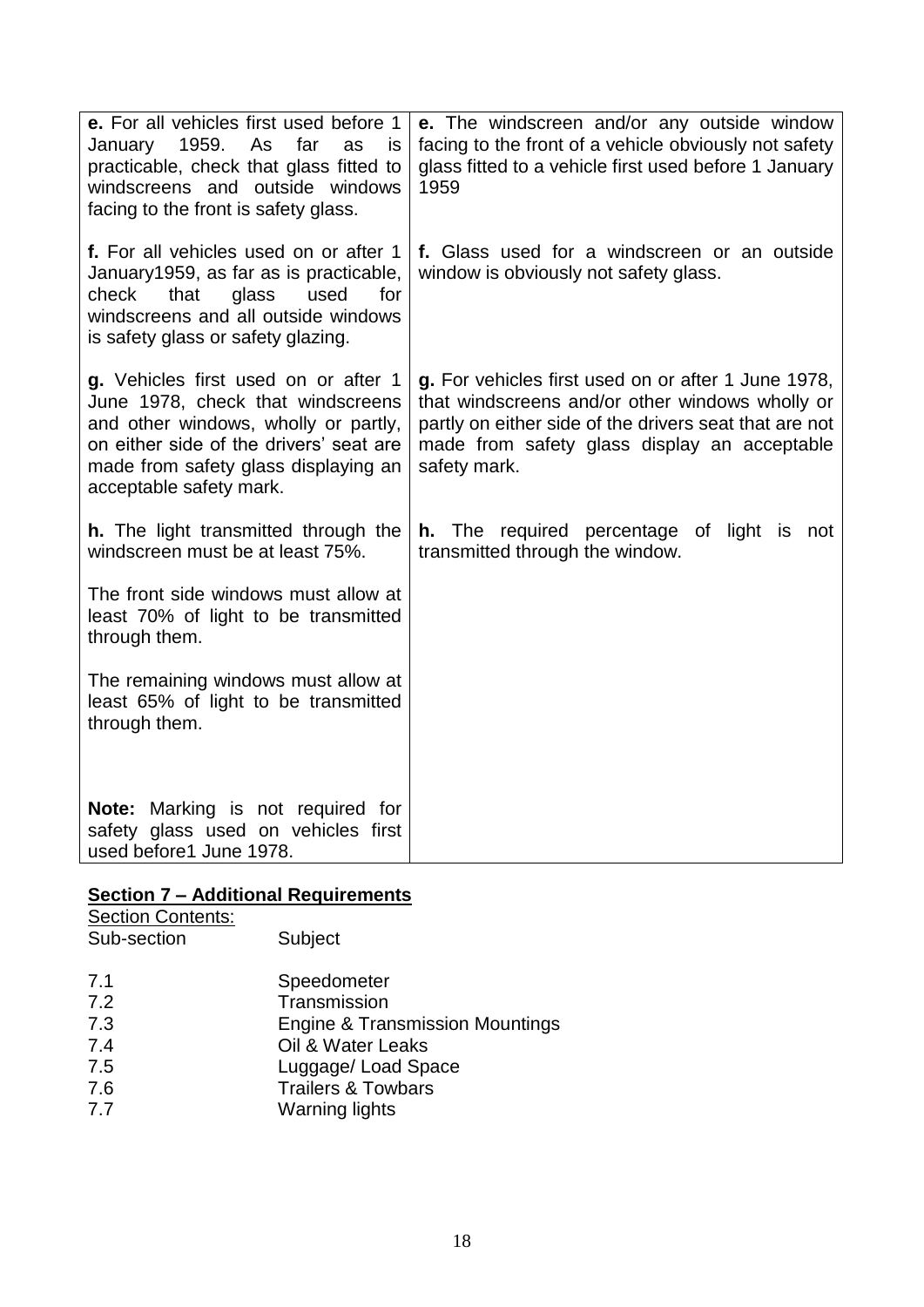| 7.1 Speedometer |
|-----------------|
|                 |

| <b>Method Of Inspection</b>                      | <b>Reason For Rejection</b>                                                                    |
|--------------------------------------------------|------------------------------------------------------------------------------------------------|
| a. Check that a speedometer is fitted.           | a. Speedometer not fitted                                                                      |
| Check the condition of the<br>b.<br>speedometer. | <b>b.</b> Speedometer not complete or clearly<br>inoperative, or dial glass broken or missing. |
| be illuminated.                                  | c. Check that the speedometer can $\vert$ c. The speedometer cannot be illuminated.            |

7.2 Transmission

| <b>Method Of Inspection</b>                                                                                                                                             | <b>Reason For Rejection</b>                                                                                                                                                                   |  |  |
|-------------------------------------------------------------------------------------------------------------------------------------------------------------------------|-----------------------------------------------------------------------------------------------------------------------------------------------------------------------------------------------|--|--|
| Examine transmission, check for:<br>a. Missing or loose flange bolts                                                                                                    | <b>a.</b> A flange loose or missing flange bolt(s)                                                                                                                                            |  |  |
| <b>b.</b> Cracked or insecure flanges                                                                                                                                   | <b>b.</b> A flange cracked, or loose on the transmission<br>shaft                                                                                                                             |  |  |
| in shaft and/or wheel<br><b>c.</b> Wear<br>bearings                                                                                                                     | c. Excessive wear in shaft bearing                                                                                                                                                            |  |  |
| d. Security of bearing housings                                                                                                                                         | <b>d.</b> A bearing housing insecure to its fixing                                                                                                                                            |  |  |
| <b>e.</b> Cracks or fractures in bearing<br>housings                                                                                                                    | e. A cracked or fractured bearing housing                                                                                                                                                     |  |  |
| f. Wear in universal joints<br>g. Deterioration of flexible couplings                                                                                                   | f. Excessive wear in a universal joint<br>g. Deterioration of a transmission shaft flexible<br>coupling                                                                                       |  |  |
| <b>h.</b> Distorted, damaged shafts<br>i. Deterioration of bearing housing<br>flexible mountings<br>j. Clearance between transmission<br>shafts and adjacent components | h. A damaged, cracked or bent shaft.<br>i. Deterioration of a flexible mounting of a bearing<br>housing<br>j. Evidence of fouling between any transmission<br>shaft and an adjacent component |  |  |
| <b>Front Wheel Drive</b><br>a. Check the drive shaft inner and<br>outer universal joint couplings and<br>constant velocity joints for:<br><b>Wear and Security</b>      | Drive shaft constant velocity or universal<br>joint coupling worn or insecure                                                                                                                 |  |  |
| Damage to flexible rubber or<br>fabric universal joints                                                                                                                 | flexible<br>rubber or fabric<br>universal<br>A<br>coupling unit damaged by severe cracking<br>or breaking up                                                                                  |  |  |
| Security and oil contamination<br>of flexible rubber or fabric<br>universal joints                                                                                      | flexible rubber or fabric universal<br>A<br>coupling unit excessively softened by oil<br>contamination or insecure                                                                            |  |  |
| Condition,<br>and<br>presence<br>security of constant velocity                                                                                                          | A drive shaft constant velocity joint gaiter<br>split, missing or insecurely mounted.                                                                                                         |  |  |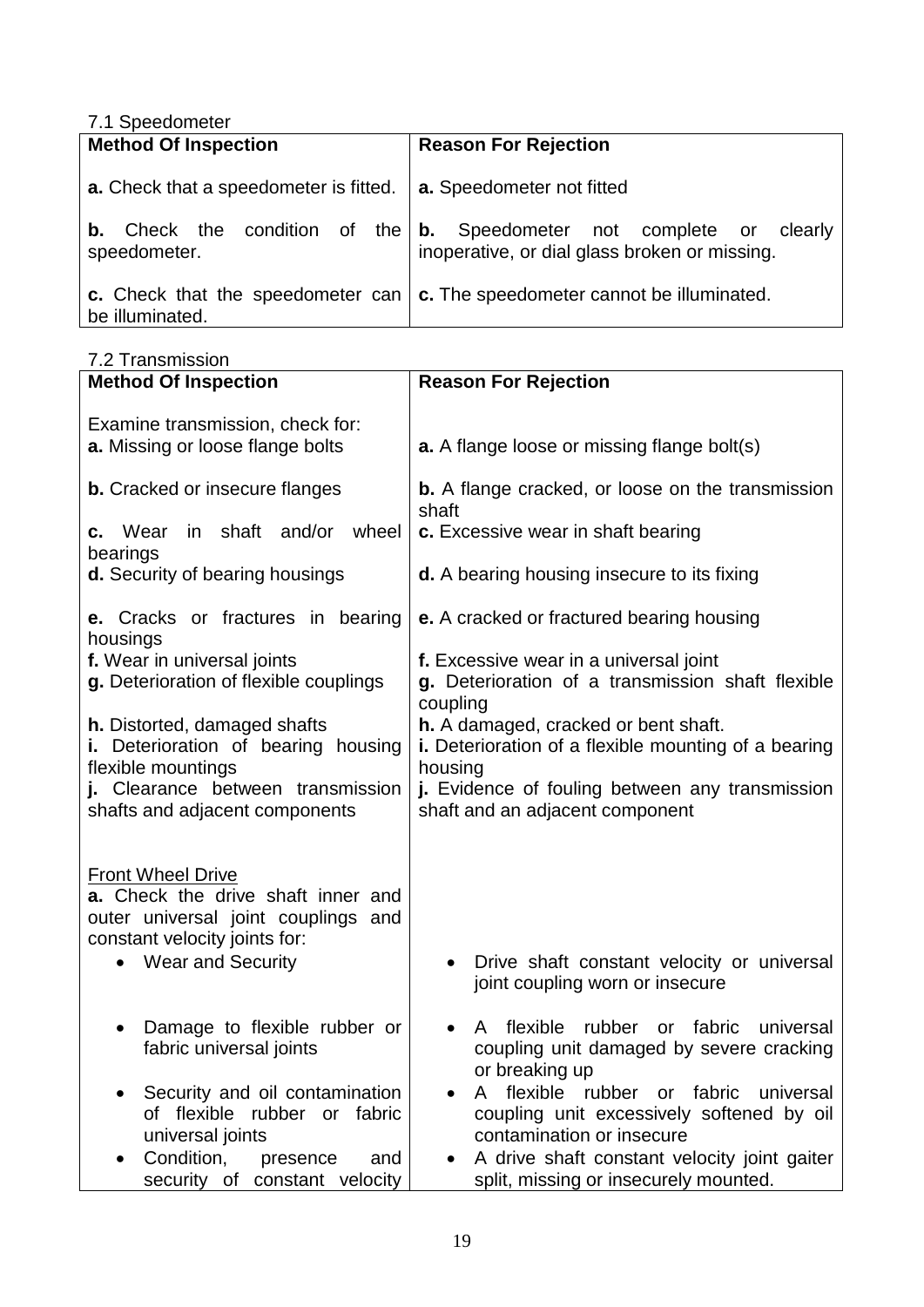| $\sim$<br>.<br>.<br>ີ <sub>ປີ</sub> ຕາບເບເ |  |
|--------------------------------------------|--|
|                                            |  |

### 7.3 Engine And Transmission Mountings

| <b>Method Of Inspection</b>                                                                                        | <b>Reason For Rejection</b>                                                                                                                                                                             |
|--------------------------------------------------------------------------------------------------------------------|---------------------------------------------------------------------------------------------------------------------------------------------------------------------------------------------------------|
| a. Engine bay must be clean                                                                                        | Very dirty or heavily contaminated engine bays<br>can obscure sources of leaks or other problems.<br>Failure to present vehicle with a clean engine bay<br>will result in the test not being completed. |
| <b>b.</b> Examine condition of:<br>Mountings<br>Sub-frames<br>And                                                  | <b>Any Mounting Or Sub-frame</b><br>-Loose<br>-Fractured<br>-Deteriorated<br>-Inappropriate repair                                                                                                      |
| <b>c.</b> The security to chassis and check<br>for:<br><b>Fractures</b><br>$\bullet$<br>Looseness<br>Deterioration |                                                                                                                                                                                                         |

### 7.4 Oil And Water Leaks

| <b>Method Of Inspection</b><br><b>a.</b> Check vehicle for oil and water                                | <b>Reason For Rejection</b><br>a. An oil or water leak, from any assembly, which                                                                                                                                                                       |
|---------------------------------------------------------------------------------------------------------|--------------------------------------------------------------------------------------------------------------------------------------------------------------------------------------------------------------------------------------------------------|
| leaks from<br>any assembly<br>or<br>component to the ground.                                            | deposits fluids underneath the vehicle whilst<br>stationary.                                                                                                                                                                                           |
| <b>b.</b> And/or which could be deposited<br>on the surrounding bodywork or onto<br>the exhaust system. | <b>b.</b> Leaks which, when the vehicle is moving, could<br>be deposited upon the surrounding bodywork,<br>exhaust and brake system so that it would:<br>• Contaminate areas<br>Could potentially cause a health, safety or<br>$\bullet$<br>fire risk. |
| <b>Note:</b> If necessary, the engine can be<br>run at <i>idle</i> speed to confirm the                 |                                                                                                                                                                                                                                                        |
| existence of an oil leak.                                                                               |                                                                                                                                                                                                                                                        |

### 7.5 Luggage/Load Space

| <b>Method Of Inspection</b>           | <b>Reason For Rejection</b>             |
|---------------------------------------|-----------------------------------------|
| Physical separation is not so much an | Load restraint system, if required, not |
| issue as is the safety of passengers  | present at time of test.                |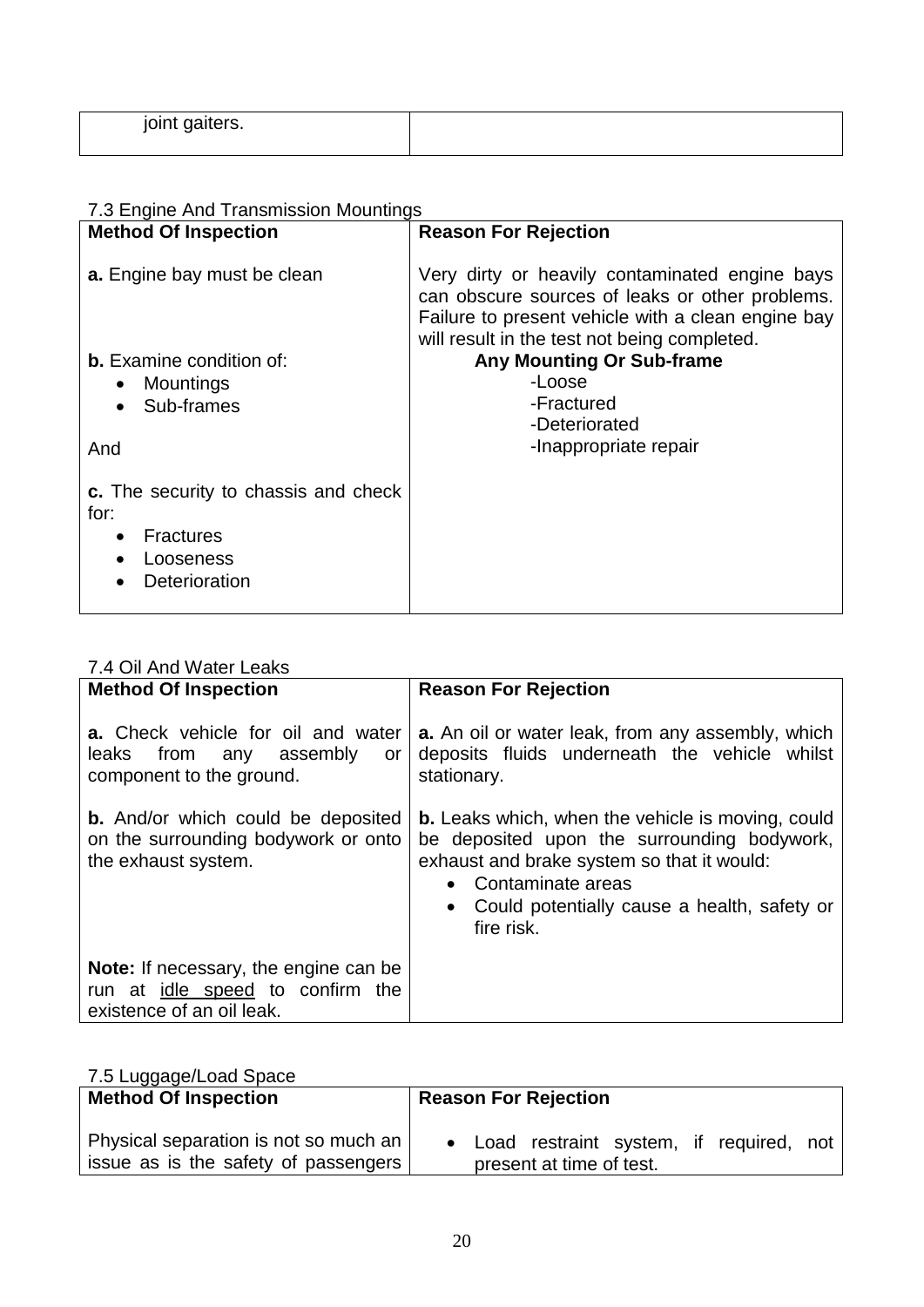| in the event of an accident. The       |  | Load | restraint      | system | faulty | or |
|----------------------------------------|--|------|----------------|--------|--------|----|
| luggage should therefore be secure     |  |      | unserviceable. |        |        |    |
| and prevented from becoming            |  |      |                |        |        |    |
| dislodged in an accident in such a     |  |      |                |        |        |    |
| manner as may cause injury. Such       |  |      |                |        |        |    |
| security can be by means of a sheet    |  |      |                |        |        |    |
| or net, which could be anchored to     |  |      |                |        |        |    |
| the floor of the luggage area. Clearly |  |      |                |        |        |    |
| if the luggage compartment is not      |  |      |                |        |        |    |
| physically separated from<br>the       |  |      |                |        |        |    |
| passenger compartment then care        |  |      |                |        |        |    |
| will need to be taken so as not to     |  |      |                |        |        |    |
| carry any hazardous items such as      |  |      |                |        |        |    |
| fuel cans, detergents or other loose   |  |      |                |        |        |    |
| items that could leak if they become   |  |      |                |        |        |    |
| damaged.                               |  |      |                |        |        |    |

### 7.6 Trailers & Towbars

| <b>Method Of Inspection</b>                                                      | <b>Reason For Rejection</b>                                                                |
|----------------------------------------------------------------------------------|--------------------------------------------------------------------------------------------|
| <b>Trailers</b>                                                                  |                                                                                            |
| <b>a.</b> Where a local licensing authority                                      | a. Rejections as indicated on the trailer inspection                                       |
| permits the use of trailers for the                                              | sheet shown at Appendix 'B'                                                                |
| carriage of luggage, then the trailer                                            |                                                                                            |
| needs to be presented for test along<br>with the vehicle that will be authorised |                                                                                            |
| to tow it. The trailer will also need to                                         |                                                                                            |
| display the appropriate registration                                             |                                                                                            |
| plate.                                                                           |                                                                                            |
|                                                                                  |                                                                                            |
| Trailers presented<br>Note:<br>for                                               |                                                                                            |
| inspection should be built by an                                                 |                                                                                            |
| trailer<br>approved or<br>recognised<br>manufacturer.                            |                                                                                            |
|                                                                                  |                                                                                            |
| An example of a typical trailer                                                  |                                                                                            |
| inspection sheet can be found at                                                 |                                                                                            |
| Appendix 'B'                                                                     |                                                                                            |
|                                                                                  |                                                                                            |
| Tow-bars                                                                         |                                                                                            |
| <b>b.</b> Where tow bars are fitted checks<br>must be made on the condition and  | <b>b.</b> Rejections as indicated on the trailer inspection<br>sheet shown at appendix 'B' |
| security to the towing vehicle                                                   |                                                                                            |

### 7.7 Warning lights or alarms

| <b>Method Of Inspection</b>                                                                                         | <b>Reason For Rejection</b> |
|---------------------------------------------------------------------------------------------------------------------|-----------------------------|
| Dashboard fascia warning lights are<br>illuminated, and/or alarms<br>are<br>activated it shall be at the discretion |                             |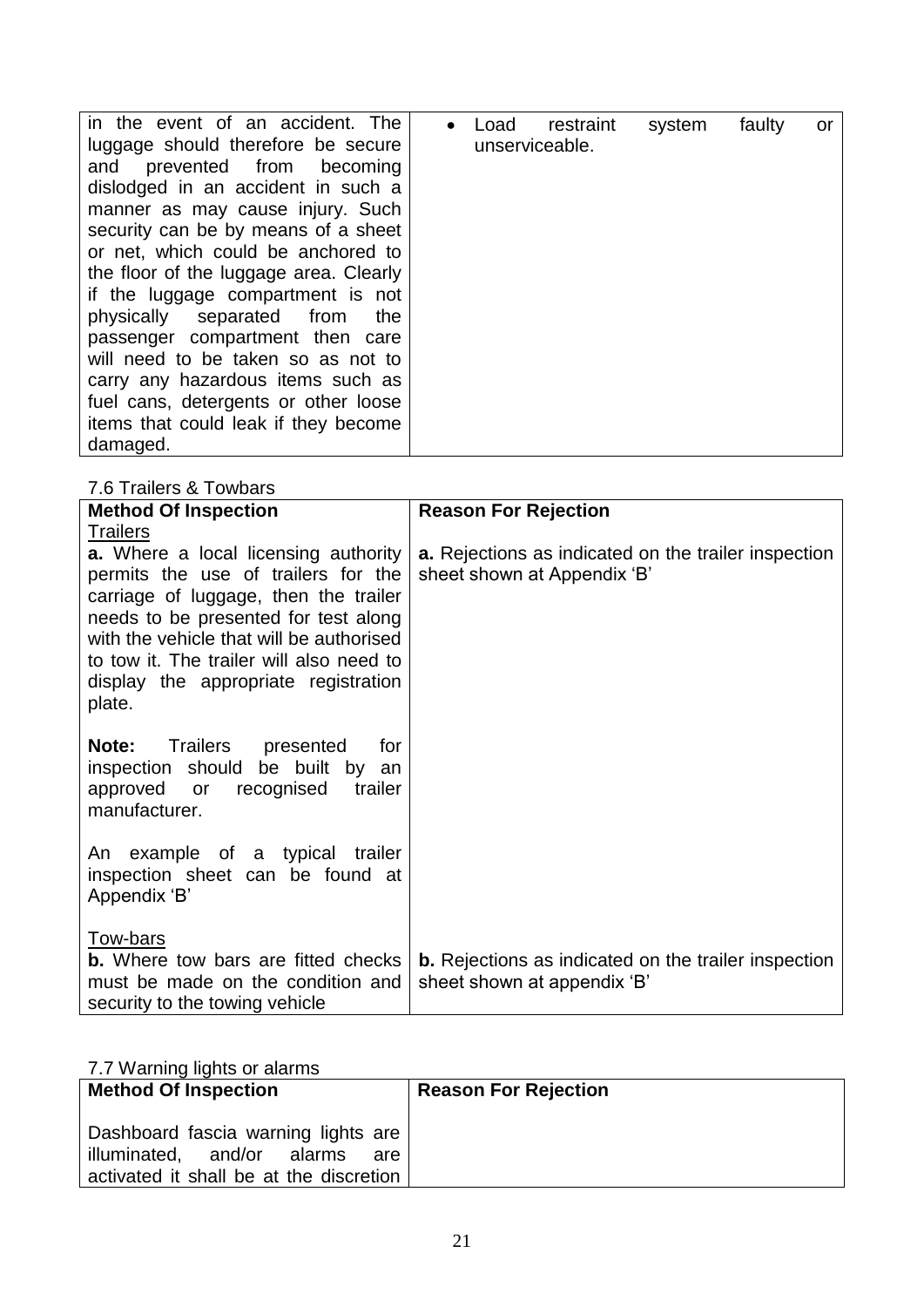### **Section 8 – Ancillary Equipment**

#### **Section Contents:** Sub-section Subject

| 8.1 | Wheelchair Restraint & Access Equipment |
|-----|-----------------------------------------|
| 8.2 | <b>Fire Extinguisher</b>                |
| 8.3 | <b>First Aid Kit</b>                    |
| 8.4 | Meter                                   |

## 8.1 Wheelchair Restraint & Access Equipment

| <b>Method Of Inspection</b>                                                                                                                                                                                                                                                                                                                                                                                                         |                                                                                                                                        |
|-------------------------------------------------------------------------------------------------------------------------------------------------------------------------------------------------------------------------------------------------------------------------------------------------------------------------------------------------------------------------------------------------------------------------------------|----------------------------------------------------------------------------------------------------------------------------------------|
| <b>Wheelchair Restraint</b><br>a. Where applicable check condition<br>and operation of wheelchair restraint.                                                                                                                                                                                                                                                                                                                        | a. A wheelchair restraint is defective, worn or<br>missing.                                                                            |
| system for the<br>effective<br>A<br>b.<br>anchoring of wheelchairs shall be<br>provided within the vehicle in all<br>spaces designated as wheelchair<br>spaces.                                                                                                                                                                                                                                                                     | <b>b.</b> Wheelchair anchorage systems and devices<br>does not conform to European Directive 76/115<br>EEC (as amended by 90/629 EEC). |
| <b>Wheelchair Access &amp; Equipment</b><br>A vehicle shall be fitted with either of<br>the following forms of wheelchair<br>access equipment:                                                                                                                                                                                                                                                                                      |                                                                                                                                        |
| <b>Ramps</b><br>c. Check that appropriate ramps fitted<br>securely<br>installed<br>the<br>in<br>are<br>designated storage area. Examine for<br>damage, deformity, sharp edges etc.<br>and provision of anti-slip covering.                                                                                                                                                                                                          | c. Ramps missing, insecurely stored, damaged/<br>deformed, anti-slip covering in poor condition or<br>missing.                         |
| <b>Wheelchair Lift</b><br>d. A purpose designed wheelchair lift<br>shall conform to the LOLER 98<br>Regulations. A report, confirming that<br>the lifting equipment is safe to use,<br>shall be presented at the time of the<br>inspection.<br>vehicle<br>Vehicles<br>presented for inspection with<br>a<br>wheelchair lift will require a LOLER<br>certificate that is valid for a period of<br>six months from the date of issue. | <b>d.</b> Vehicle not presented with a valid or current<br><b>LOLER</b> certificate.                                                   |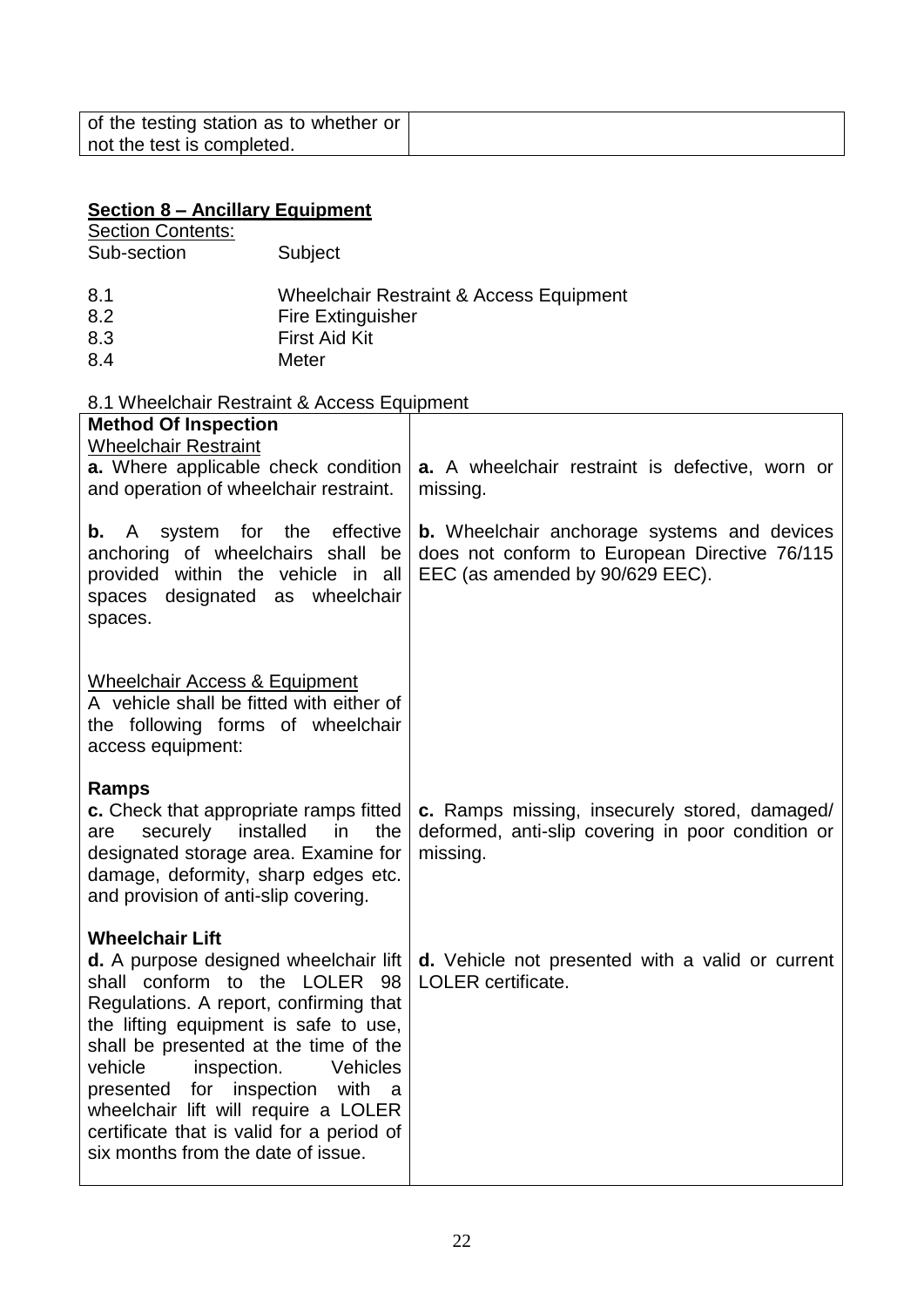| Note:                                                                                                                                                                                                                                                                                                                       |                                                                                                                                 |
|-----------------------------------------------------------------------------------------------------------------------------------------------------------------------------------------------------------------------------------------------------------------------------------------------------------------------------|---------------------------------------------------------------------------------------------------------------------------------|
| Passenger lifting equipment will need                                                                                                                                                                                                                                                                                       |                                                                                                                                 |
| to be thoroughly examined by a                                                                                                                                                                                                                                                                                              |                                                                                                                                 |
| competent person, in use, at least                                                                                                                                                                                                                                                                                          |                                                                                                                                 |
| once every six months.                                                                                                                                                                                                                                                                                                      |                                                                                                                                 |
| e. Any purpose designed wheelchair<br>access ramp is carried must be<br>lightweight and easy to deploy. The<br>installed ramp shall have visible<br>reference to safe working load of 250<br>kgs and certified to BS 6109.                                                                                                  | <b>e.</b> The installed ramp does not have any visible<br>reference to a maximum safe working load or<br>certification BS 6109. |
| f. Wheelchair access equipment shall<br>be fitted either into the rear or side<br>access door of the vehicle. Where it is<br>fitted to a side door this shall be the<br>door situated on the near side of the<br>vehicle, i.e. kerbside when stopped in<br>a normal road.                                                   | f. Wheelchair access equipment is fitted to the off-<br>side access door of the vehicle.                                        |
|                                                                                                                                                                                                                                                                                                                             |                                                                                                                                 |
| g. The aperture of the door into which<br>the access equipment is fitted shall<br>have minimum clear headroom in its<br>central third of 48 inches (1,220 mm).<br>The measurement shall be taken from<br>the upper centre of the fully raised<br>platform, or the upper face of the<br>ramp fully deployed on level ground. | g. There is not clear headroom in the aperture<br>within the central third of 48 inches (1,220 mm).                             |
| <b>h.</b> A locking mechanism shall be fitted<br>that holds the access door in the<br>open position whilst in use.                                                                                                                                                                                                          | h. No evidence of a suitable locking mechanism to<br>hold the door open.                                                        |
| i. All wheelchair tracking must be fit<br>for purpose and structurally sound.                                                                                                                                                                                                                                               | Damaged or insecure tracking or detritus<br>i.<br>deposits within the tracking rails.                                           |
| information<br><b>Further</b><br><b>Disabled</b><br>on<br>peoples transport is available from<br>the Disabled Persons<br><b>Transport</b><br><b>Advisory Committee</b><br>(DPTAC)<br><b>Website Below.</b><br>www.dptac.gov.uk                                                                                              |                                                                                                                                 |
| 8.2 Fire Extinguisher                                                                                                                                                                                                                                                                                                       |                                                                                                                                 |
| <b>Method Of Inspection</b>                                                                                                                                                                                                                                                                                                 | <b>Reason For Rejection</b>                                                                                                     |
| a. Check the fire extinguisher for                                                                                                                                                                                                                                                                                          | <b>a.</b> A fire extinguisher is missing or:                                                                                    |
| presence:                                                                                                                                                                                                                                                                                                                   | Out of date<br>$\bullet$                                                                                                        |
| The expiry date                                                                                                                                                                                                                                                                                                             | Broken or missing seal.                                                                                                         |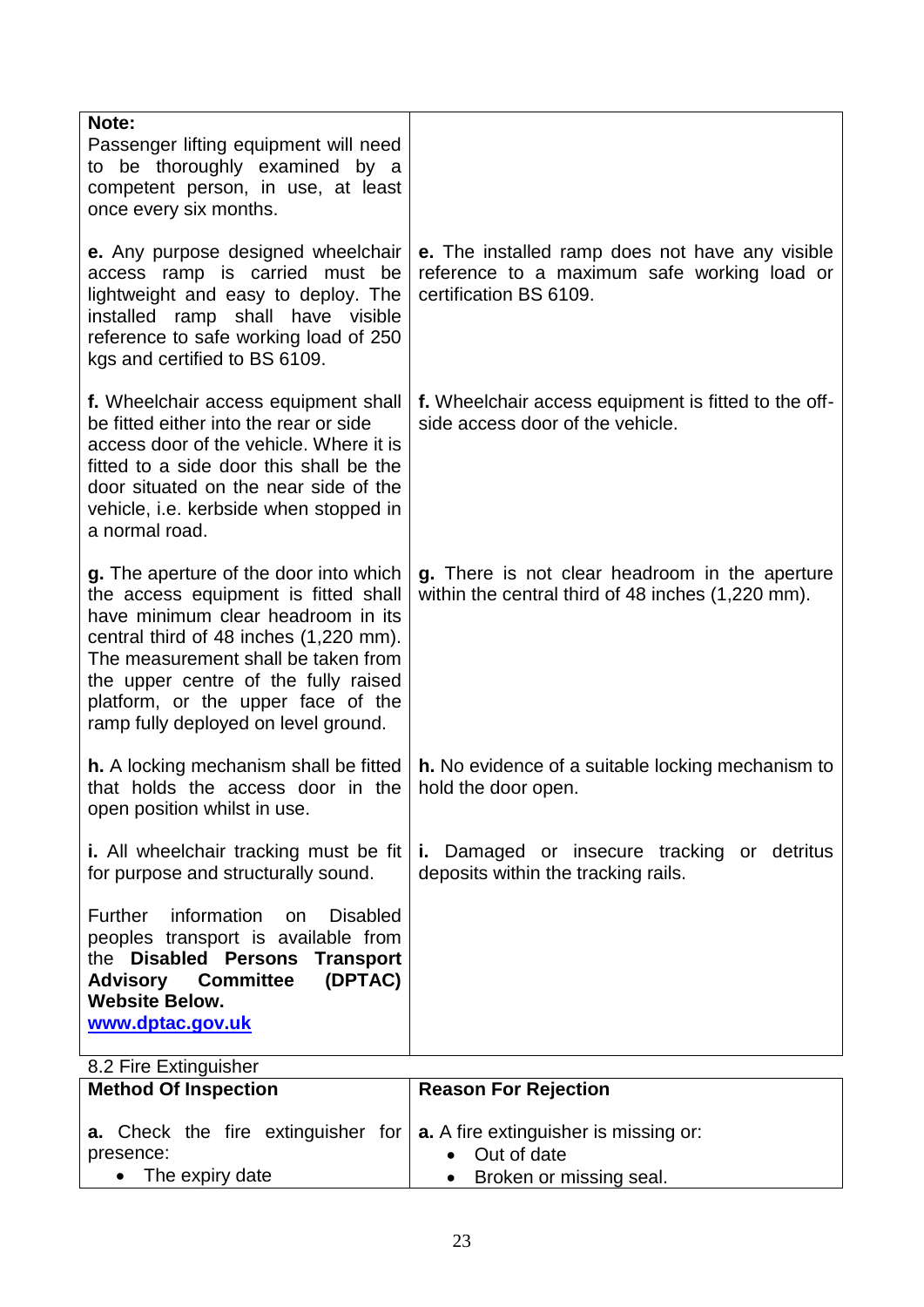| Seal<br>$\bullet$<br>water, $CO2$ or<br>Type-<br>dry<br>powder<br>Approved mark - BS5423 or<br>EN <sub>3</sub>                                                                                                                                                                 | No approved marking visible or other non-<br>approved marking shown.                                                                                                   |  |  |
|--------------------------------------------------------------------------------------------------------------------------------------------------------------------------------------------------------------------------------------------------------------------------------|------------------------------------------------------------------------------------------------------------------------------------------------------------------------|--|--|
| <b>b.</b> The fire extinguisher must be kept<br>in an accessible position inside the<br>vehicle. The extinguisher may be<br>carried out of view, i.e. in a fastened<br>glove compartment provided there is<br>a clear sign on the dashboard, stating<br>the location.          | <b>b.</b> Not fitted in an accessible position or its<br>position is not clearly marked.                                                                               |  |  |
| c. The fire extinguisher must be<br>permanently marked with the vehicle<br>licence plate number, on the shoulder<br>of the fire extinguisher in such a<br>manner that it can be clearly seen<br>and read.                                                                      | c. The fire extinguisher is not permanently<br>marked. Purpose of marking is to prevent fire<br>extinguishers being passed between vehicles for<br>test purposes only. |  |  |
| 8.3 First Aid Kit - where present                                                                                                                                                                                                                                              |                                                                                                                                                                        |  |  |
| <b>Method Of Inspection</b>                                                                                                                                                                                                                                                    | <b>Reason For Rejection</b>                                                                                                                                            |  |  |
| <b>a.</b> Check the first aid kit for presence,<br>the expiry date and the seal is intact.                                                                                                                                                                                     | <b>a.</b> A first aid kit is missing, out of date, broken or<br>the seal has been broke.                                                                               |  |  |
| <b>b.</b> The first aid kit must be kept in an<br>accessible position inside the vehicle.<br>The first aid kit may be carried out of<br>fastened<br>view, i.e.<br>in<br>a<br>glove<br>compartment provided there is a clear<br>sign on the dashboard, stating the<br>location. | <b>b.</b> The first aid kit is not fitted in an accessible<br>position or its position is not clearly marked.                                                          |  |  |

8.4 Meters

| and secure                                                                                            | <b>a.</b> Check wiring of meter is sound $ $ <b>a.</b> Wiring is damaged, frayed, loose or not properly $ $<br>secured |
|-------------------------------------------------------------------------------------------------------|------------------------------------------------------------------------------------------------------------------------|
| <b>b.</b> Check top light works when $\vert$ <b>b.</b> Top light not operative<br>activated by meter. |                                                                                                                        |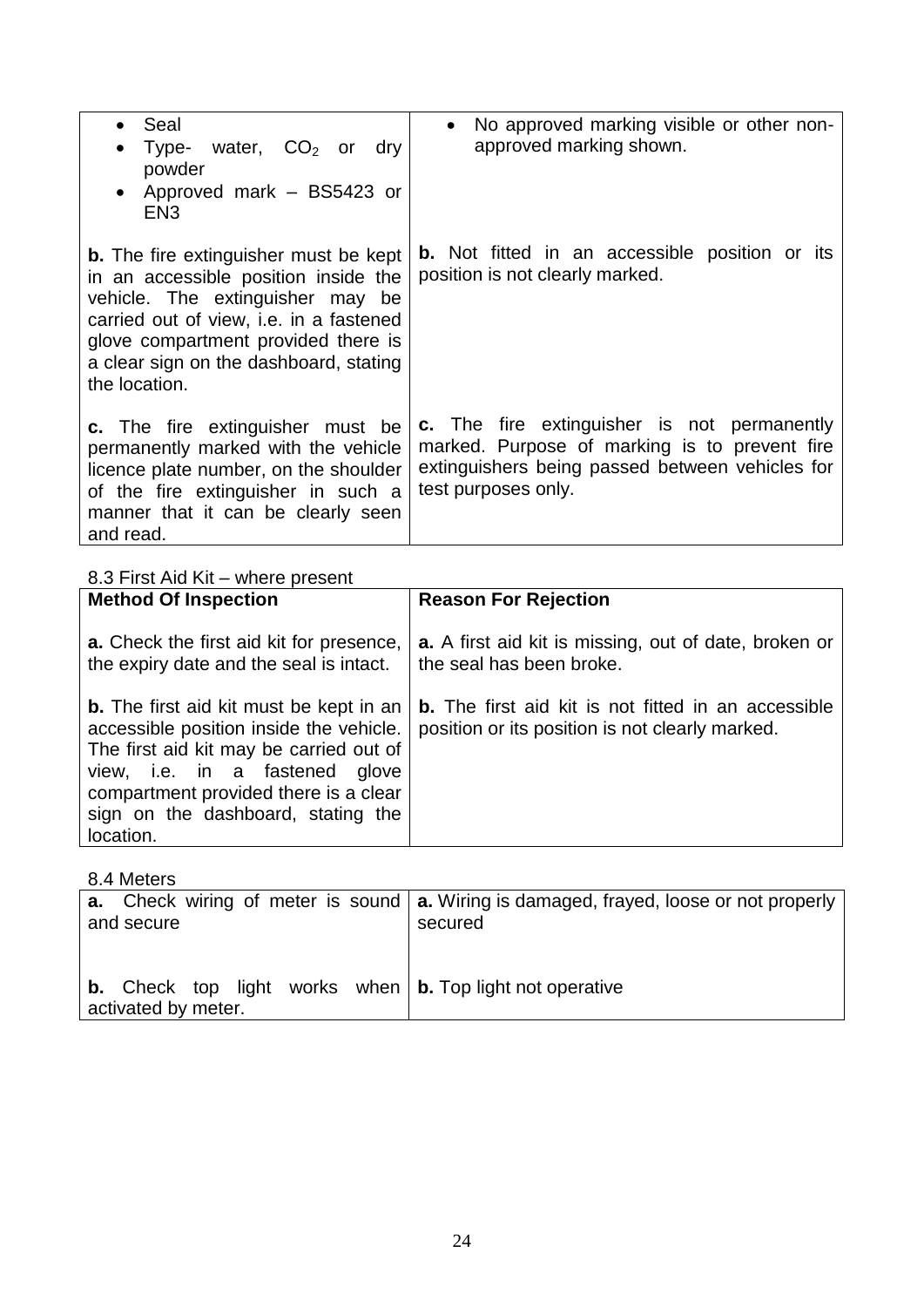#### **APPENDIX B**

### **Trailer Inspection Sheet**

| Name of owner of trailer:                      |  |
|------------------------------------------------|--|
| Address of owner of trailer:                   |  |
| Contact number of owner:                       |  |
| Manufacturers plate showing<br>chassis number: |  |
| Manufacturers plate showing<br>maximum weight: |  |

| <b>Inspection Area</b> | Description                              | Pass (tick) | Fail $(X)$ |
|------------------------|------------------------------------------|-------------|------------|
| Trailer couplings      | Check condition and operation and        |             |            |
|                        | presence of a safety breakaway cable     |             |            |
| Tow bar mounting       | Check condition and security             |             |            |
| <b>brackets</b>        |                                          |             |            |
| <b>Trailer body</b>    | Check condition of side and rear         |             |            |
|                        | tailboards                               |             |            |
| <b>Trailer chassis</b> | <b>Check condition</b>                   |             |            |
| Suspension             | Check condition and operation            |             |            |
| Wheel bearings         | Check for excessive free play or         |             |            |
|                        | roughness in bearings                    |             |            |
| Tonneau cover and      | Check for condition                      |             |            |
| fittings               |                                          |             |            |
| Wheels and tyres       | Check security, condition and wear       |             |            |
| <b>Braking system</b>  | Operates satisfactorily                  |             |            |
| Lighting               | All obligatory lights work               |             |            |
| Indicators             | All indicators work                      |             |            |
| Reflective triangle    | Check presence and condition             |             |            |
| Number plate           | Check condition, security of fitting and |             |            |
|                        | displayed clearly                        |             |            |
| Speed restriction      | Check condition and displayed clearly    |             |            |
| notice                 |                                          |             |            |

I hereby certify that the above trailer has been inspected and \***has/ has not** been found to be roadworthy and suitable to be used as a hackney carriage or private hire trailer at the time of inspection. (\*Delete as appropriate)

Examined by (name) Position **Signature** Date